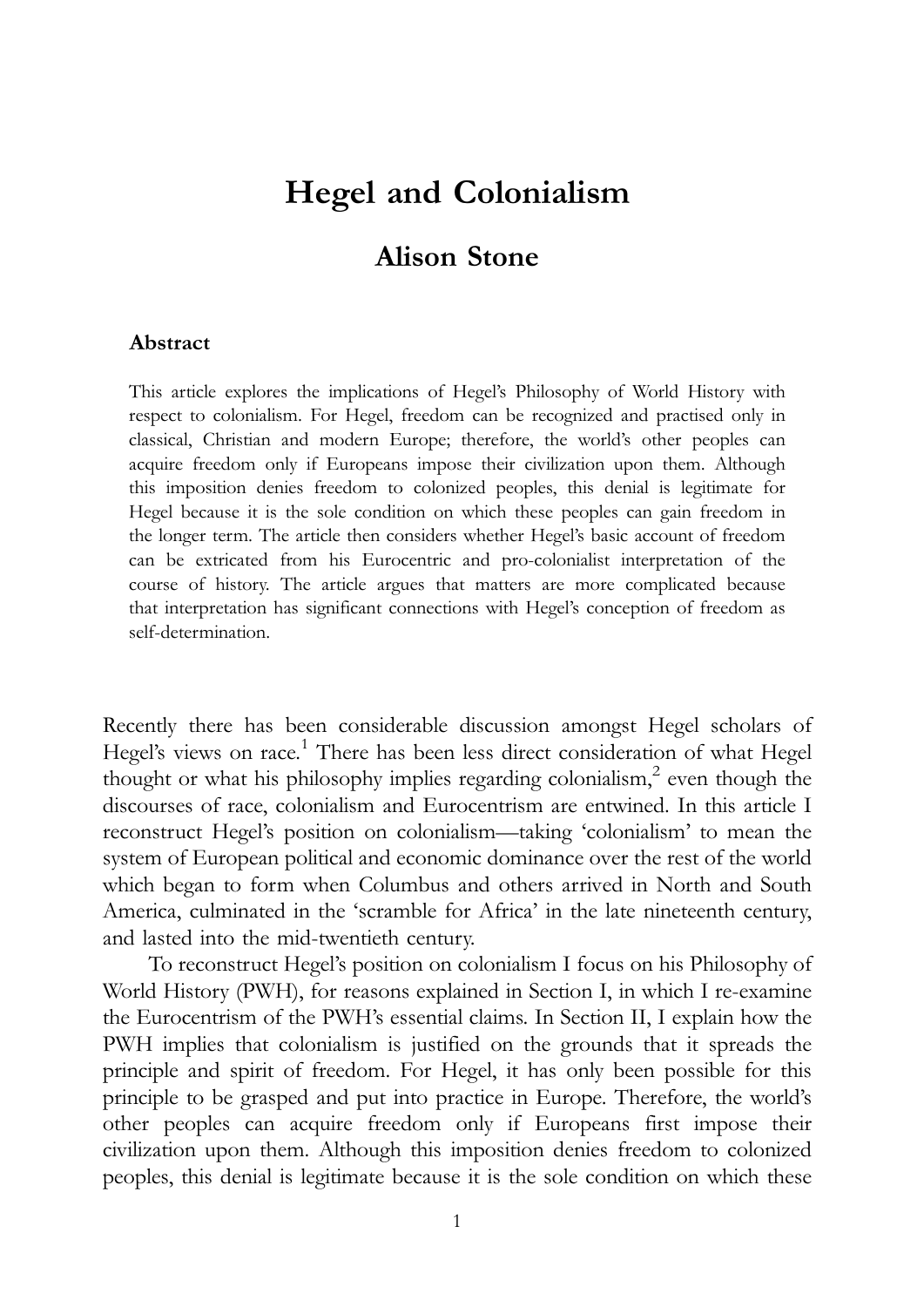peoples can gain freedom in the longer term. Further, colonialism is necessary to the ongoing expansion of freedom which is world history's goal.

I argue, then, that Hegel's PWH generates a case for colonialism. In this I agree with critics of Hegel such as Enrique Dussel and Teshale Tibebu. They regard Hegel as a—indeed the—quintessential Eurocentrist, giving 'the most sophisticated rendition of the Eurocentric paradigm' (Tibebu 2010: xxi) and of the 'myth of modernity' (Dussel 1993)—the myth that modern Europe is the world's most advanced civilization which is obliged to educate, develop and civilize the others, using violence where this mission requires it. I also take it that:

> Eurocentrism … emerged as a discursive rationale for colonialism … [but a]lthough colonialist discourse and Eurocentric discourse are intimately intertwined, the terms have a distinct emphasis. While the former explicitly justifies colonial practices, the latter embeds, takes for granted and 'normalizes' the hierarchical power relations generated by colonialism and imperialism, without necessarily even thematizing these issues directly. (Shohat and Stam [1994] 2014: 2)

As we will see, in Hegel's PWH overt Eurocentrism and more implicit procolonial reasoning are present in just this fashion. One might conclude assuming that colonialism was morally wrong—that there is little point studying Hegel's stance on colonialism today. I disagree, and believe such study important because the international order today remains deeply shaped by the power relations established under colonialism, so much so that this order can reasonably be described as 'neo-colonial' or as continuing to exhibit a 'coloniality of power' (Quijano 2000). In this context it is important to understand the Eurocentric and colonialist discourses that still shape the world, and to reflect critically on how some major European philosophers, including Hegel, have contributed to these discourses.

An alternative view is that it is worth studying Hegel's stance on colonialism so as to find out what resources he offers us for critiquing it. Perhaps we can filter out his basic account of freedom and its historicity from his Eurocentric narrative of the actual movement of history, and perhaps, so filtered out, his account of freedom tells against colonialism for denying freedom to many peoples. I consider this strategy for rescuing Hegel from himself in Section III, then argue in Section IV that matters are more complicated because Hegel's conception of freedom as self-determination has significant connections with his Eurocentrism and the pro-colonialism that follows from it. His philosophy nonetheless contains possibilities that can be taken in an anti-colonial direction; but it also contains elements that have real and tenacious links with colonialism, which we should not overlook.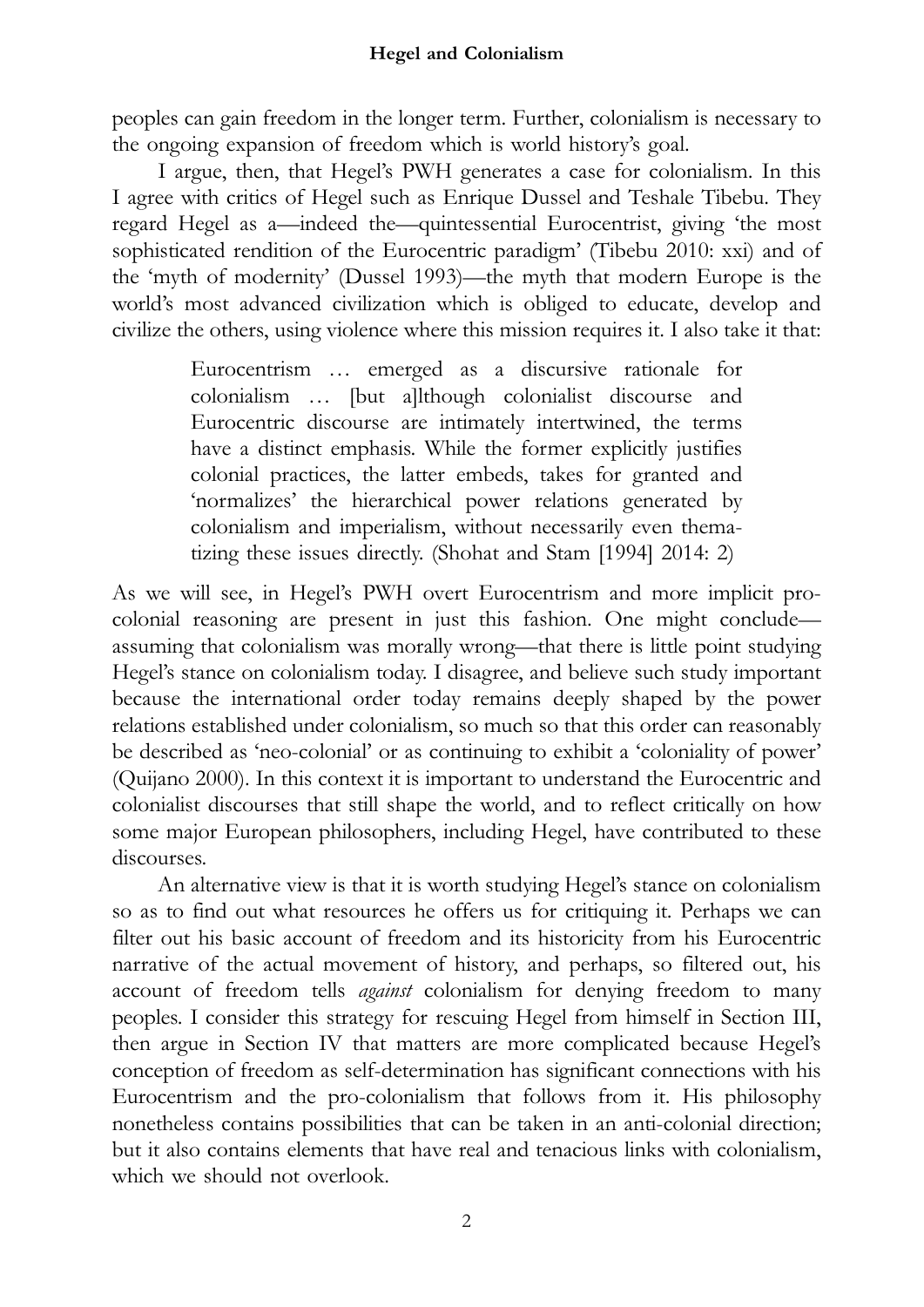# I. World history and Eurocentrism

Hegel's best-known argument regarding colonialism, in his *Philosophy of Right*, is that migration of the European poor to colonies overseas can alleviate modern civil society's endemic problems of poverty and over-production (PR §§246–48,  $267-69$ .<sup>3</sup> In this article, though, I concentrate on the scattered statements on colonialism in Hegel's Philosophy of World History (PWH), along with the PWH's broader implications.<sup>4</sup> I focus on the PWH because this is where Hegel argues that history runs from East to West, that history proper only unfolds in the West, and that Christian European civilization, especially in its latest phase as modern, liberal Europe, is the most advanced world civilization (so far, at least). That is, in the PWH Hegel overtly upholds Eurocentrism, or so I will argue in this section.

I understand Eurocentrism, informed by Shohat and Stam (2014: esp. 2–3), as the position that (i) history follows a linear path from Greece through Rome to medieval then modern Europe, all change powered internally to this line; (ii) 'modern Europe' includes European-derived cultures in the US, Australia and broadly 'the West'; (iii) inherent progress unfolds along this intra-European line towards freedom, equality and other liberal values; (iv) where unfreedom has existed or still exists in Europe's past or present, this is only because Europe has not yet fully worked through and applied its own governing principles of freedom and equality; (v) no equivalent progression to freedom and equality has occurred outside the West. This kind of position, focusing on freedom, is expressed in Hegel's PWH—his distinctive mode of approaching history notwithstanding and his Eurocentrism brings pro-colonialism in its wake, I'll argue. Thus it is from the PWH that we can best ascertain how Hegel's thought tells for colonialism.

Regarding Hegel's distinctive approach to history, suffice it here to say that Hegel's deceptively simple claim is to apply thought to history  $(H 78)$  where 'the sole conception [or thought] that [philosophy] brings … is the simple conception of reason—the conception that reason governs the world, and that therefore world history is a rational process' (79). That is, we aim to discern the immanent reason why real historical events took place: to see why it made sense for these events to happen, why they had to happen, to advance history's overarching goal: the 'consciousness of freedom' (Bewußtsein der Freiheit). This goes even for dismal episodes of decline, destruction and suffering: we ask how they too played a part in history's broader advancement. This is not a matter of imposing an external logic or categorial scheme on historical events (81) but rather of discerning their logic, through interpretation of the recorded facts. That said, we the philosophical historians bring forward the idea of reason and with it freedom—the idea that this single goal must regulate all world events—and we find that the historical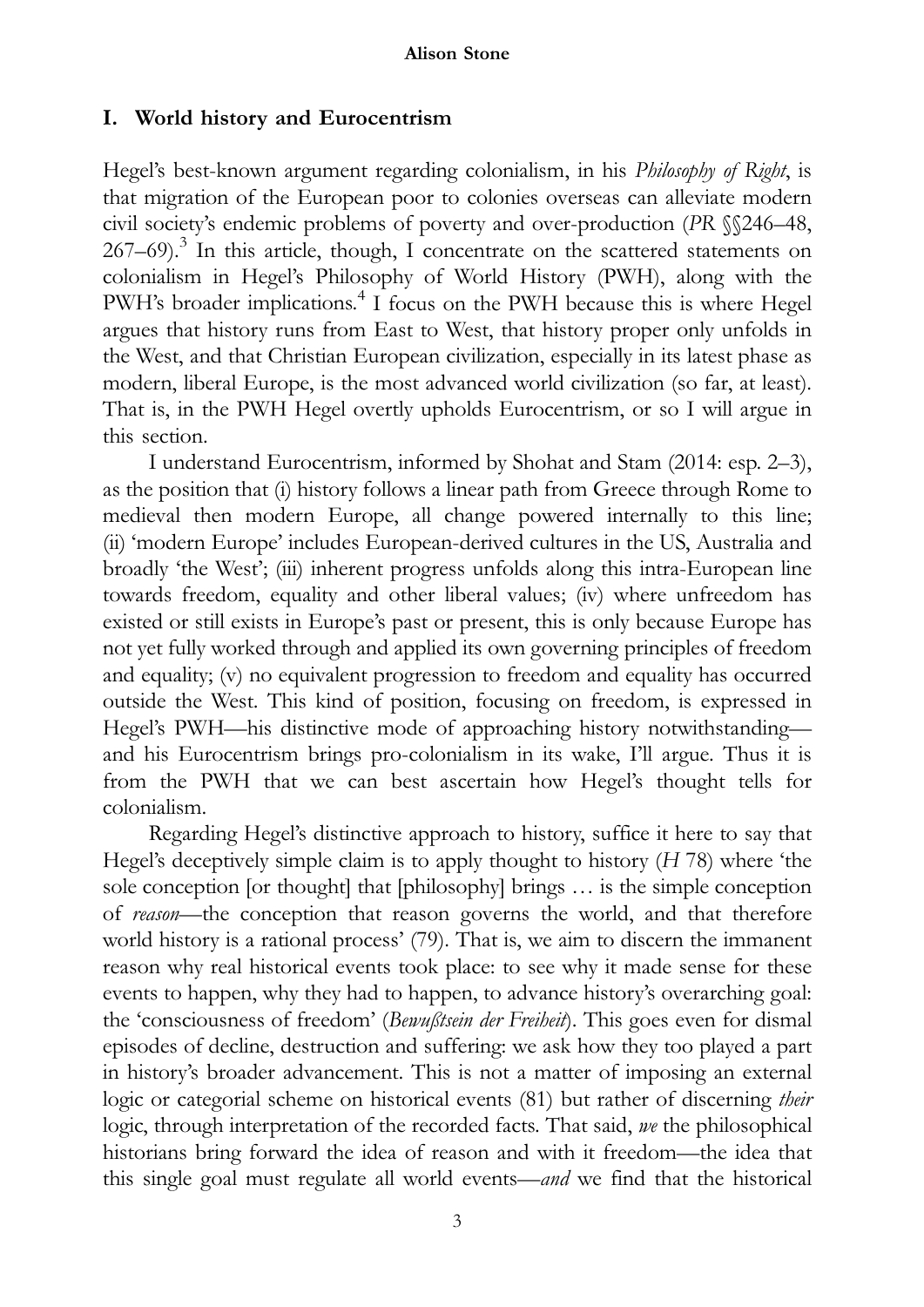record confirms this. 'Whoever looks at the world rationally sees it as rational too; the two exist in a reciprocal relationship' (81).

As is well known, Hegel holds concretely that world history's progression in the 'consciousness of freedom' unfolds over three main stages, 'one is free', 'some are free', 'all are free' (all containing sub-divisions), corresponding to Oriental, Classical and Germanic civilizations. On 'consciousness of freedom', Hegel's views are these. Freedom consists in self-determination: rational decision-making about what ends to follow, which impulses to satisfy, or whether to act purely from universal principle instead (HG 148–49). All human individuals have this *capacity* for self-determination—'all human beings are intrinsically free' (an sich ... frei; H 88), but individuals are not always aware of this. If they are not, then they will fail to exercise, develop and actualize their capacity, remaining practically unfree (although ontologically free)—free 'in themselves' (an sich) but not for themselves (88). For instance, 'the Orientals do not know that spirit, or the human being as such, is intrinsically free; because they do not know this, they are not themselves free' (87; my emphasis). As this implies, if the civilization to which I belong does not treat me as being free—say, if my place in it is to be a slave or serf—then I will be unaware of my capacity for freedom, for what I can know depends on what is known in the social world around me. This is why individual freedom advances in tandem with the shared consciousness of that freedom on the part of members of societies and as this consciousness is embodied in their practices and institutions. As this consciousness advances, the nature of freedom is grasped more adequately; its domain is expanded, e.g., from religious to secular affairs; and, crucially, its scope is expanded: ever more people and categories of people are known to be free.

As to Eurocentrism, Hegel famously states that history moves West like the sun, for history's most advanced stage is the 'Germanic' civilization whose spirit is that 'all are free'. Admittedly, for Hegel, the insight that 'all are free' was first won, albeit only in spiritual form (e.g., that we may all be saved), by Jesus Christ—thus in Judaea, not Europe (88). But Christ's message took hold in ancient Rome, not the Middle East, because the Romans already held that some are free: native male slave-holders (HG 450–51). The soil was therefore ripe for other Romans to claim that they shared in freedom too, Christianity affording them terms to do so. Next, due to Roman imperialism which spread Christianity, the Teutonic tribes encountered and gradually took on Christianity, then, after the Roman Empire fell, spread Christianity through the rest of Europe (S 347–49), becoming the 'bearers of the Christian principle of freedom' (HG 460). Through its adoption of Christianity, Europe emerged as a distinct civilization, the 'Germanic' or 'Christian'—Hegel tends to talk indifferently of the 'Christian', 'Germanic' and 'European' states (e.g., 463). 'Germanic', then, means not 'German' but 'Christian European' more broadly (see also Mowad 2013: 168–70).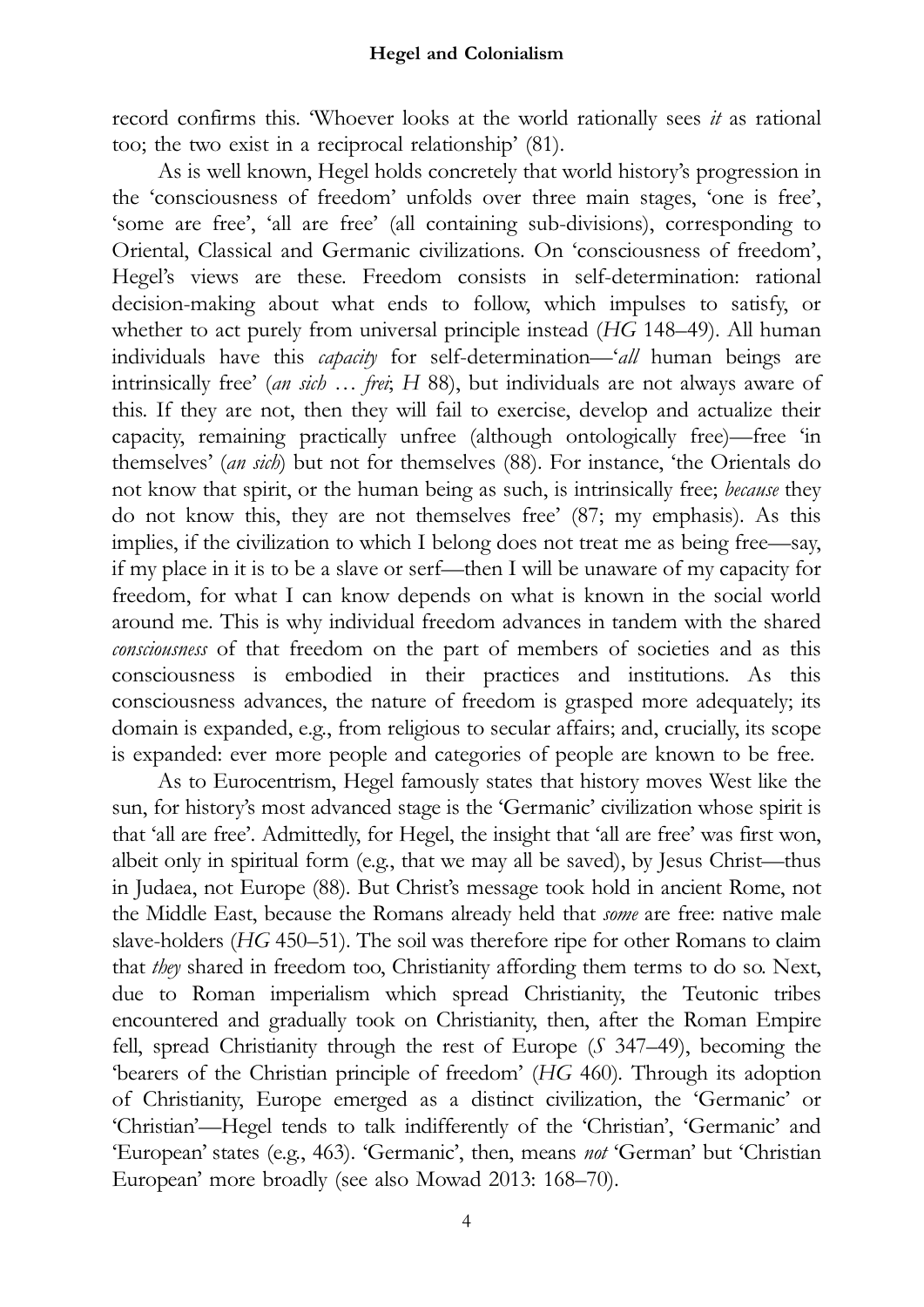Freedom's development continued with the Reformation at last restoring the principle of the spiritual freedom of all, against previously dominant Church hierarchies. The next step, the Enlightenment, was to grasp that freedom applies in secular life too, in freedoms to own private property, choose a profession and spouse, participate in public affairs, etc. Against the excessively abstract realization of freedom in the French Revolution, the most advanced European states treat determinate social institutions—nuclear family, market economy, constitutional monarchy—as needed to secure these individual freedoms and reconcile them with social membership. Overall, then, European history has been a centuries-long process of working out and putting into practice one defining principle—the freedom of all (H 88).

Europe, then, comes to bear the Christian principle of freedom because it takes it over from the Roman Empire, where in turn Christianity had taken hold because the Romans were already conscious that 'some are free', building on the same consciousness by the ancient Greeks. So that last—the ancient Greek consciousness that 'some are free'—was ultimately decisive. 'The consciousness of freedom first awoke among the Greeks, and with that they were free' (87; my emphases); they made the key transition from unfreedom to freedom. Ultimately, this is why the development from 'some are free' to 'all are free' has only spontaneously occurred on European soil.

The transition that the Greeks made was equally from pre-history to history. Hegel says of China and India that we 'cannot speak here of a proper history as such' (HG 214). The Oriental civilizations are in world history only ambiguously. They are unhistorical insofar as they are not conscious of freedom—or rather are conscious of it only very inadequately, as belonging to one emperor (China), ruling caste (India) or empire (Persia). Consequently, individuals in these cultures are not motivated to pursue or advance their own freedom, for they do not know that they are capable of self-determination in the first place (again, the 'Orientals do not know that … the human being as such, is intrinsically free; because they do not know this, they are not themselves free'; H 87). Oriental culture contains no inner motor for progressive development to take place, by way of individuals broadening and deepening the scope of an extant yet still incomplete level of freedom. Lacking that motor, the Orient has no history properly speaking. Even so, Hegel includes the Oriental civilizations in world history because they do have a minimal level of consciousness of freedom, i.e., as belonging only to the emperor, highest caste, etc. In contrast, for Hegel, Africans and indigenous Americans lack *any* awareness of freedom; their worlds are *fully*, non-ambiguously pre-historical, whereas Oriental pre-history is on the threshold of world history and to that extent lies partly within it.

Hegel's denial of full history to the Orientals sheds light on the kind of reason he takes to be immanent in historical events, which in turn illuminates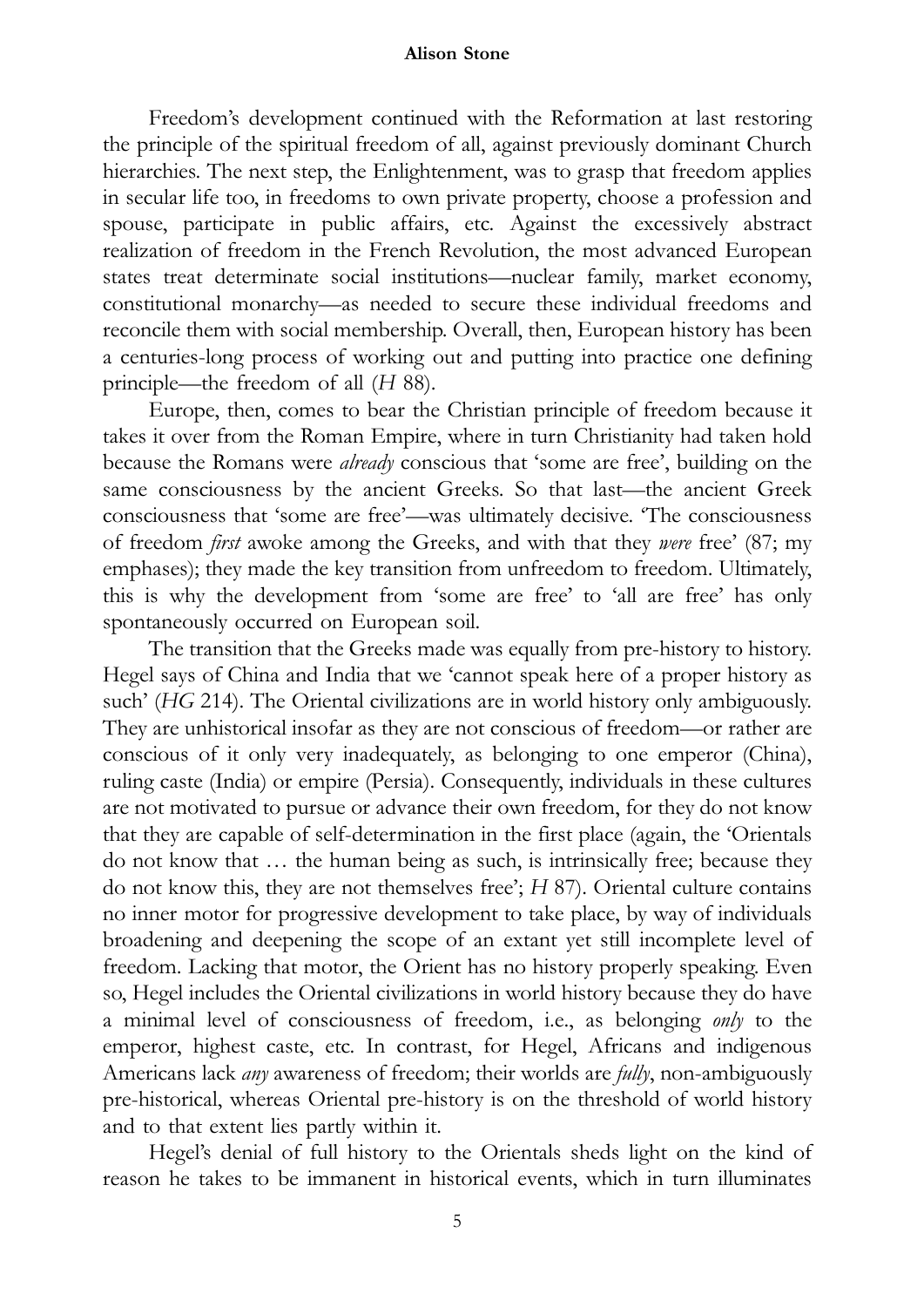his Eurocentrism. Whereas the Orientals lack a motor for historical development and hence are pre-historical, that motor does arise when, a given level of consciousness of freedom being attained and embodied in social life, that level of consciousness harbours some inner 'contradiction' or tension which propels people, qua rational beings, to bring about change and improvement. These conditions are first met by the ancient Greeks. Another instance, mentioned earlier, is that the Romans conferred freedom on slave-owners while denying it to slaves, giving slaves rational grounds to claim freedom as well. In Section IV we will encounter other instances of this type of historical development through the rational response to contradictions.

That reason is immanent in historical changes might suggest that in history, logical and temporal development coincide (whereas in, say, Hegel's Logic, the dialectical development of categories is not temporal). This is so to an extent. The pre-historical civilizations of Africa, indigenous America and the Orient have no consciousness of freedom sufficient to harbour self-contradictory limitations that call for change, hence these civilizations actually show no significant social change over time, for Hegel. They are and have ever been the same, embodying time but not history, that is, no instantiation over time of the dialectical-and-rational development of freedom. Conversely, in Europe the limitations placed on a freedom that is nevertheless known power developments that are at once rationally warranted and transpire, through human agency, over time. Yet, for Hegel, all that exists in space and time is subject to contingency and so realizes rational requirements under an innumerable variety of permutations arising from the very nature of a spatio-temporal, indefinitely complex, causally interconnected world (EN §250 and R, 22–24). For example, the Reformation ultimately had to happen; but it is a contingency that Luther posted his theses in Wittenberg in October 1517.<sup>5</sup>

But not all that the PWH covers is historical. In Africa, indigenous America and the Orient, time unfolds without history. Consequently, the advancement from Africa to the Orient and from China to India to Persia occurs purely spatially, in that each region in turn grasps freedom to successive—all highly inadequate—degrees. Conversely, historical development (in Europe) takes place in space as well as time, not only in space (HG 156–57). Where advancement occurs only spatially, its motor is not human reason and agency but geographical variation. Because we are natural, spatially embodied as well as rational beings, we are inescapably located in natural surroundings that divide into continents: America, Asia, Africa and Europe. The continents' features affect how their inhabitants live and so what level of civilization and consciousness of freedom they can reach by their own efforts. America is weak and powerless, yielding immature, weak and lazy people (193). Africa is dominated by highlands and other non-cultivable areas, so that African peoples form no awareness of their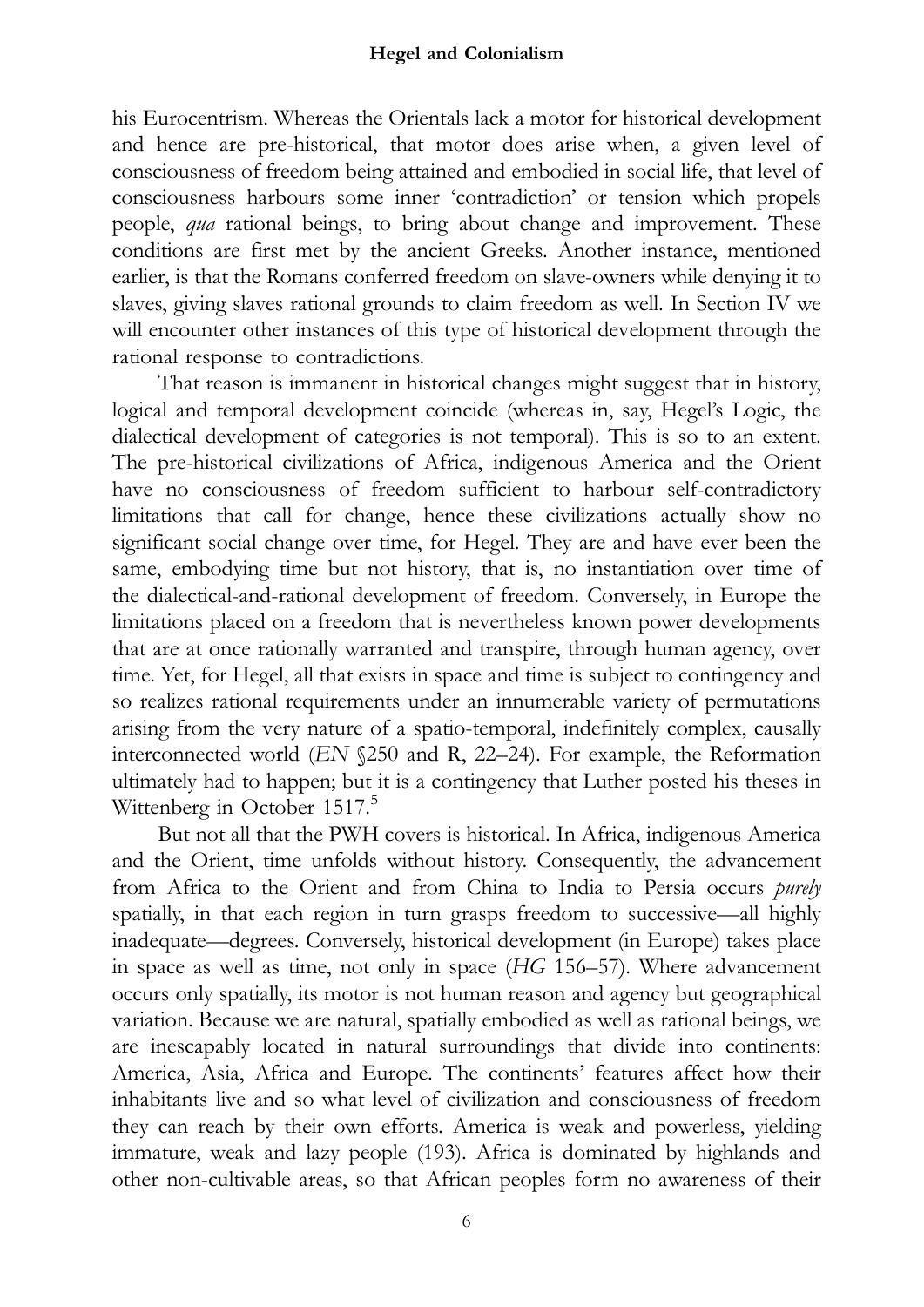freedom, something people first develop by working on nature (196). Asia is dominated by fertile plains, so that its peoples' focus on agriculture inclines them towards patriarchal family-based relationships and uncritical obedience to authority (199–200). Only Europe is geographically diverse enough to foster people living in diverse ways and so thinking for themselves (196).

Thus, Europe's physical environment explains why Greek civilization arose and started the trajectory to modern liberalism. Conversely, for their part, the Orientals advanced beyond the Africans not by thinking rationally about the limitations of the latter's grasp of freedom—after all, allegedly they had none but due to the Orientals' more auspicious environmental circumstances. Ultimately, here, what guarantees the progression of stages up to the transition to history proper is the rationality that, for Hegel, is embodied in the world's geographic divisions.<sup>6</sup> Then the European natural environment made it possible for the Greeks to form a conception of freedom that in turn enabled historical progression, in time and on the continuing basis of (intra-European) geographical space, to begin.<sup>7</sup> (We might still ask, though, why the successive Oriental views that 'one is free' were not sufficient to initiate historical progression proper. I will return to this question later. For now let us just note that, for Hegel, they were not.)

In sum, Hegel is a Eurocentrist as defined above (p. 3). As per (i) and (iii), he believes that European civilization develops purely internally towards the fuller comprehension and application of its principle of the freedom of all, where (ii) this development has come to include that of all of the 'West', e.g., the USA. $^8$ (iv) He explains oppressive episodes in European history either from its not yet having consistently worked out and applied its own principle of freedom (as with the hierarchies of the medieval church) or as unavoidable requirements for advancement (e.g., the religious wars of early modern Europe). (v) He denies that any equivalent progression to freedom has occurred or can spontaneously occur outside Europe. Next I argue that it is Hegel's Eurocentrism, in particular his sharp divide between European freedom and non-European unfreedom, which generates a case for colonialism.

#### II. Hegel's case for colonialism

In the PWH Hegel explicitly says relatively little about colonialism, but what he does say is approving. Finishing his account of the European middle ages, he praises the revival of learning, the flourishing of fine art, and the arrival of the 'hero' Columbus in the new world (S 411; Hei 204). Columbus, he says, was motivated by the 'outward' urging of spirit to know its own earth and convert non-European natives to Christianity. The reasons why Hegel regards this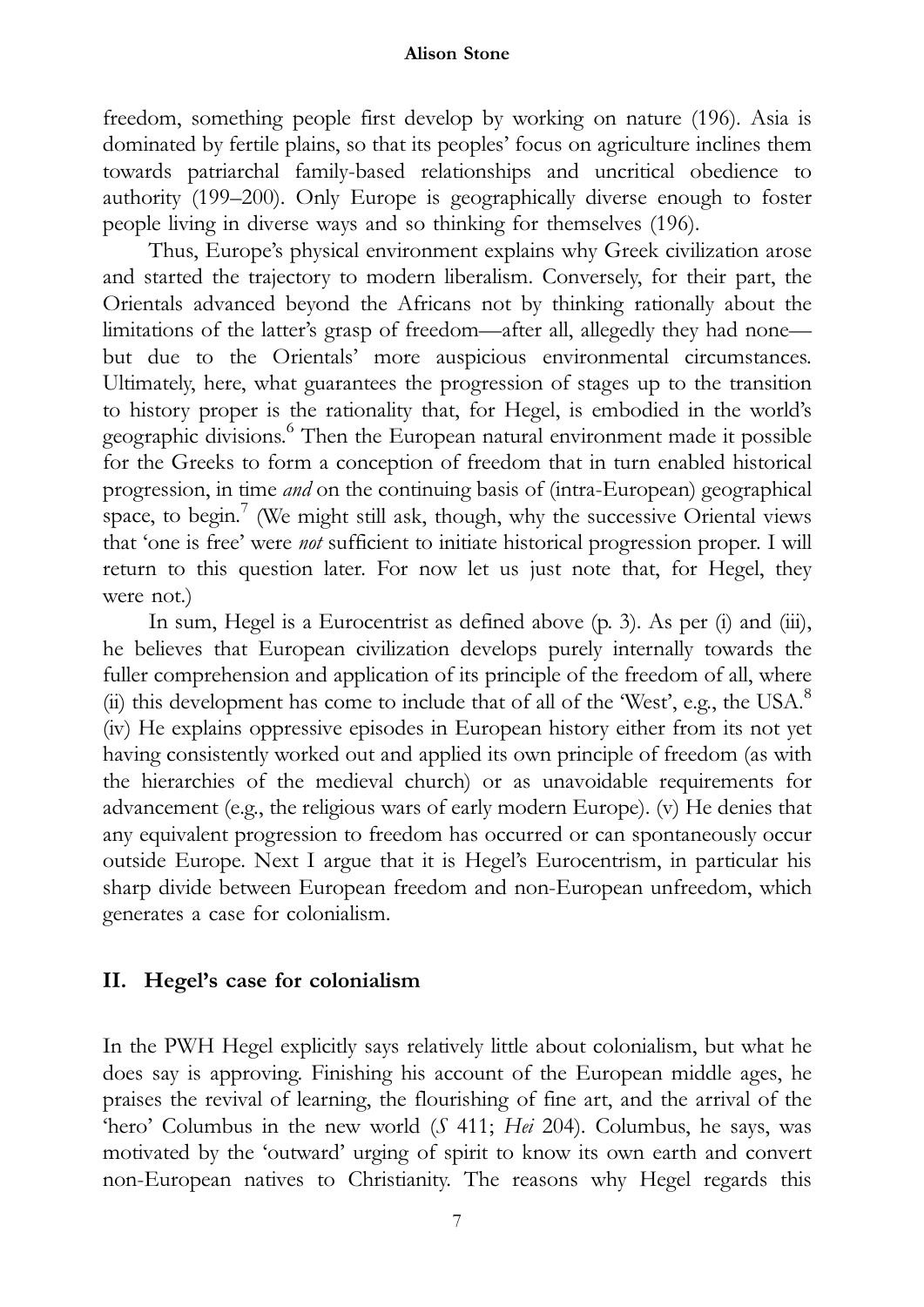positively emerge in the passages on the 'geographical conditions of history' that address the 'new world'.

> It does not matter that Mexico and Peru did indeed have significant civilisations, since they were of a feebler stock and are long gone. The new world has shown itself to be much feebler than the old world. … Some of the tribes of North America have disappeared and some have retreated and generally declined … (HG 192–93)

In 1830/31 Hegel expanded on the new world, adding that African Negroes had to be brought to America to do the physical work of which the weak natives were incapable (Hei 59). For 'the Negroes are far more receptive to European culture than the Indians … [and] it will still be a long time before the Europeans succeed in producing any genuine feeling of self [Selbstgefühl]' in indigenous Americans (S 81). Hegel praises the Church in Latin America for beginning to instil discipline in the natives; through these and other colonial efforts, the 'authentic Americans are ... now beginning to educate themselves [sich hineinzubilden] in European culture' (N 165). Incidentally, Hegel's points about indigenous Americans apply equally to Aboriginal Australians, since he includes 'New Holland'—i.e., Australia—in the new world.

As for the old world, Hegel begins with Africa—the 'authentic' sub-Saharan Africa of the Negroes. He contends that the Negroes know no morality and practice slavery along with polygamy, cannibalism, and other customs that embody total ignorance about freedom.

> Another characteristic fact in reference to the Negroes is Slavery. Negroes are taken into slavery by Europeans and sold to America. Despite this, their lot is even worse in their own country, where an equally absolute slavery is present; for the overall foundation of slavery is that man has no consciousness of his freedom yet, and so sinks down to a mere thing, a worthless object. .... Slavery is in and for itself wrong [Unrecht], for the essence of humanity is freedom; but for this man must first become mature [reif]. This is why the gradual abolition of slavery is therefore more appropriate and more right [Richtigeres] than its sudden removal. (S 96-99)

So: European enslavement of Africans involves a degree of moral wrong insofar as Africans have intrinsic capacities for freedom. Yet before enslavement, Africans did not know themselves to have that capacity; accordingly they enslaved and mistreated one another, and acted merely on their natural desires. The latter does not constitute freedom, Hegel insists; if I act from naturally given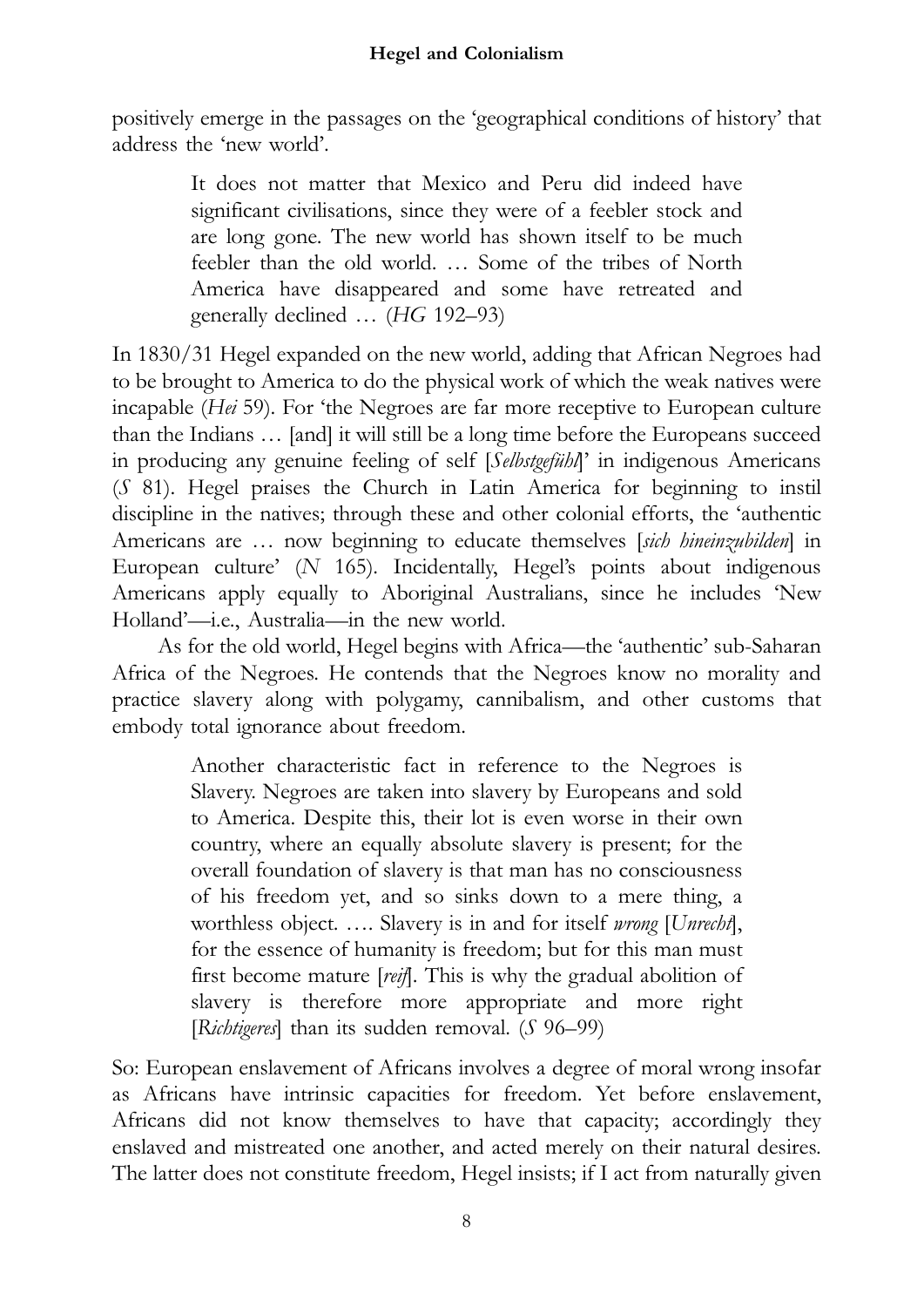desires, I am still not determining for myself how to act. So slavery was, relatively, an improvement, because it 'matured' the Negroes to become aware of their freedom. 'One must educate the Negroes in their freedom by taming their naturalness' (Hei 70).

We can infer from Hegel's comments that slavery educates in several ways. (i) Those enslaved are subjected to European culture and ethical standards (from, e.g., N 165). (ii) Slavery imposes the discipline of work (e.g., Hei 59). In working, one learns to hold one's natural desires in check and thereby see oneself as capable of deliberating about or even rejecting them. (iii) Work also instils an awareness of one's capacity to mould natural objects—a sense of 'achieving independence through one's own activity' (61). (iv) Ironically, those enslaved thus acquire a sense of private property (61)—partly by learning of European institutions of property and partly by imposing form on objects, thereby forming a sense of 'possessing' them which fosters an appreciation of property.<sup>9</sup>

In sum: 'Slavery … is necessary at those stages where the state [and its people] has not yet arrived at rationality. It is an element in the transition to a higher stage' (HG 197). Because slavery still has elements of wrong, though, the final step must be for slavery to end. However, Hegel cautions, slavery should not be suddenly abolished because it must end *after*, not before, the Negroes have been educated through it: 'If slavery was altogether wrong, then the Europeans should give the slaves their freedom immediately; but in that way the most frightening consequences arise, as in the French colonies' (Hei 70).

Hegel's line of thought, then, takes in slavery and colonization at once (understandably, since enslavement of Africans was fundamental to colonial America). Use of slavery in the colonies might be judged wrong because it violates the rights, equality and freedom of the slaves. But through being enslaved, slaves take steps forward in their consciousness of freedom which they could not otherwise make, for Africa is intrinsically pre-historical and unfree, so that freedom can come to Africans only from without. Analogously, one might think that colonization was altogether wrong because it violated the rights, equality and freedom of indigenous peoples—but no, for before colonization those people had no awareness of their freedom. They 'ha[d] no sense of private property, of achieving independence through one's own activity, or of securing one's property through right' (61). By being forced to labour and being disciplined spiritually by agencies such as the Christian church, these people will eventually learn about their freedom. Until then, their subjection, while partially wrong insofar as it is subjection, is also partially right: it is, at least, an improvement on the natives remaining in their natural, wholly unfree, pre-colonial condition.

Colonialism is justified, on this view, because it spreads freedom to peoples who otherwise both lack it and have no native means of acquiring it. Moreover, the colonizers are justified in extirpating the indigenous cultures of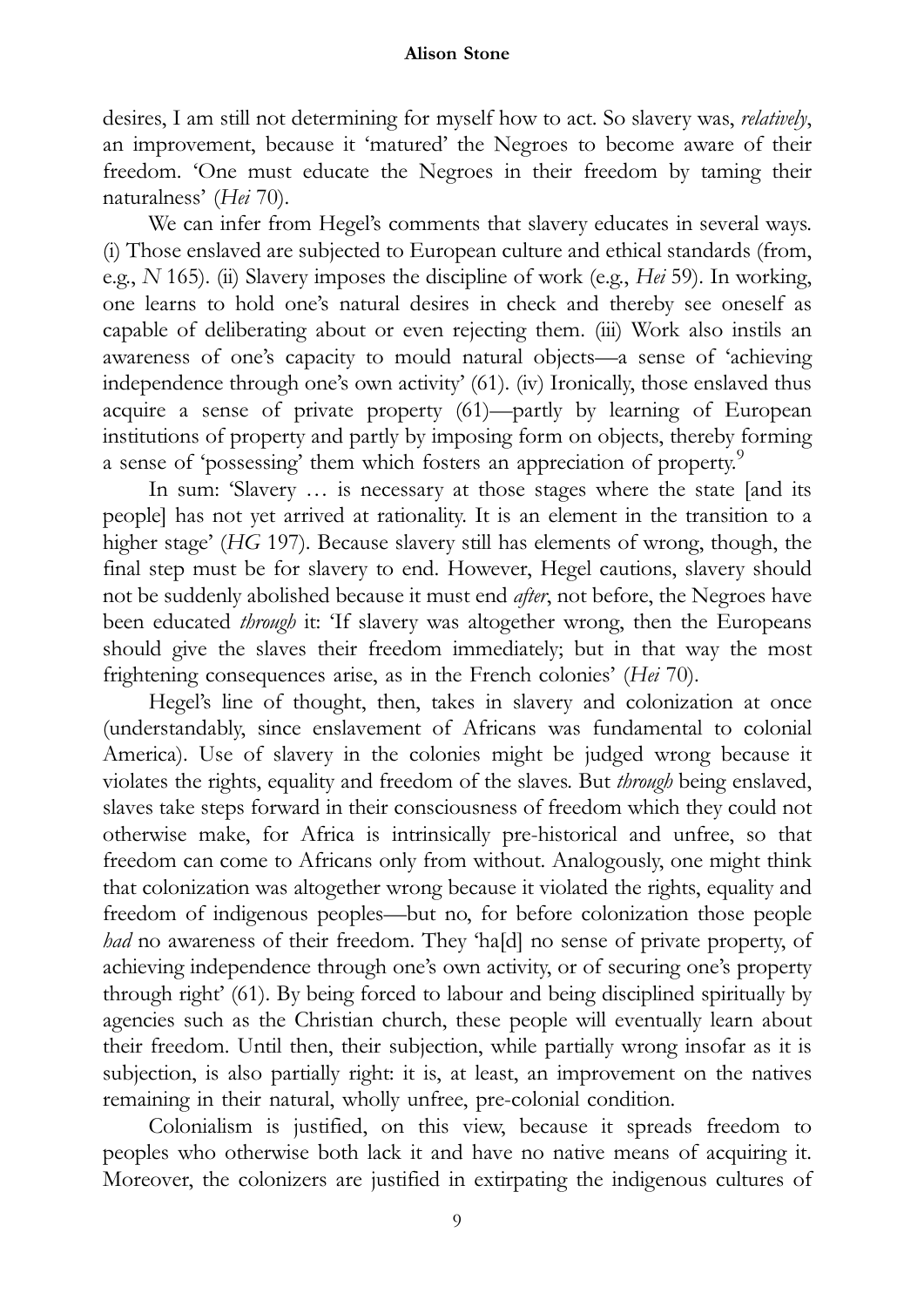native peoples—hence Hegel's endorsement of the Christian clergy and missionaries 'setting out to accustom the Indians to European culture and ethics [Sitten]' (N 164)—since those indigenous cultures embody unfreedom. We might wonder whether Hegel regards even the violence and slaughter that occurred during the colonization of America as justified. He does acknowledge European, especially Spanish, violence towards indigenous Americans, but he is only overtly critical of this violence when the colonial project had, he says, degenerated into mere robbery (Hei 204). Moreover, he disguises the extent of European violence by running together indigenous Americans having been 'destroyed and slaughtered' (untergegangen, verdrängt), having disappeared (verschwunden), and having voluntarily withdrawn (haben sich zurückgezogen; N 163; see also Parekh 2009). Hegel does not wholly denounce colonial violence because he thinks that Europe's conquest of America was based on a sound goal spreading freedom and the culture of freedom to all people—and that the violence that was necessary for achieving that goal was justified. But Hegel does disapprove of violence when it served merely an unworthy goal—robbery.

This is congruent with Hegel's overall approach to violence in history, which he memorably calls a 'slaughterbench' (Schlachtbank). On his view, the consciousness of freedom advances through each civilization in turn establishing its pre-eminence by prevailing, culturally and militarily, over its predecessor. To the extent that war and violence are necessary for progress, they are justified (although 'justified' does not mean 'to be celebrated'). Even in these terms, though, much of the violence carried out by European colonizers—the decimation of many native American tribes, the Middle Passage—went beyond the minimum necessary to subject non-Europeans to colonial control along the way to their ultimate freedom. But likewise, in history generally, violence has regularly gone beyond the minimum necessary to propel progress. Such excesses are inevitable, an aspect of the inescapable contingency of human affairs. These excesses of violence are not justified; yet we can be reconciled to them as an inevitable, albeit non-ideal, concomitant of progress (H 90–91). Presumably, Hegel thinks the same about the excesses of colonial violence.

Hegel's overall line of thought is that colonialism is not only justified but also necessary, as part of Europe's centuries-long process of realizing freedom. A logical step in this process is to extend freedom to non-European peoples: after all, the European principle is that all are free. This extension can only occur, though, by passing through a stage of subjugating non-European peoples, since they have no native means of acquiring freedom: 'The [Negroes'] condition is incapable of any development or culture [Entwicklung und Bildung], and their condition as we see it today is as it has always been' (N 190). And 'the Negroes ... cannot move [bewegen] to any culture' (Hei 67). Likewise with indigenous Americans: America is new and young because it had no history until the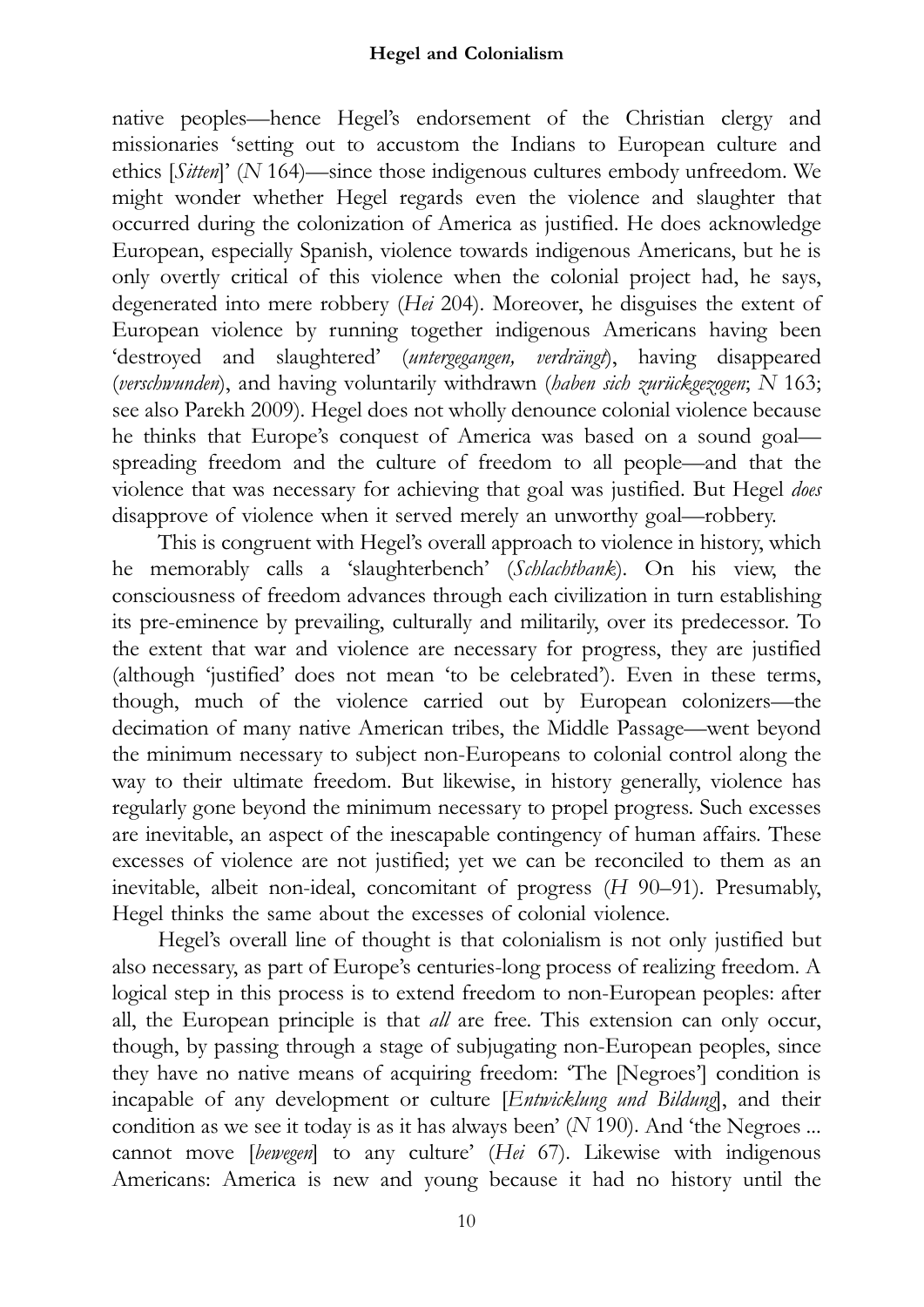Europeans arrived. These claims do not mean that Negroes and indigenous Americans cannot be educated; they can. But given their native ignorance of freedom, they cannot educate themselves but must be educated by Europeans, which requires that they first be subjected to European control.

Hegel's case for colonization could be extended to the Orientals. He admits that unlike Africans and indigenous Americans the Oriental peoples do have an idea of freedom—that 'one is free'—but this idea remains so inadequate as to count as unfreedom. Hence, lacking belief in their own freedom, Oriental people cannot pursue any extensions or advancements of freedom and, without such pursuits to drive historical change, their societies remain ahistorical. Colonization of these peoples for educative purposes would therefore be justified. As long as a people is at a low enough level to count as unfree and pre-historical, that people can advance only through having the European spirit imposed on it, for being pre-historical it has no native way to attain freedom. And indeed Hegel does say of India that: 'The English, or rather the East India Company, are the lords [Herren] of the land; for it is the necessary fate of Asiatic empires to be subjected [unterworfen] to Europeans; and China will also, some day, have to submit to this fate' (S 142-43).

We should not be misled by an apparently conflicting statement in the Philosophy of Right: 'The liberation of colonies ... [is] of the greatest advantage to the mother state, just as the emancipation of slaves is of the greatest advantage to the master' (PR §248A, 269). Hegel's paradigm here is American independence: i.e., the independence of what, he is explicit and adamant, is colonial European America, not Native America (N 165–66). That is, America merits independence once its native populace is reduced or placed securely under European tutelage. This coheres with Hegel's approving reference to independent Haiti in the Philosophy of Mind (EM §393A, 40): he says that this is a Christian state that the Negroes could only found after having undergone long spiritual servitude. Once a people has been colonized sufficiently to acquire European culture, as in Haiti, then and only then does that people merit freedom.

Hegel's argument for colonialism is of the 'civilizing mission' family. Effectively, his defence is that colonialism benefits most those who fare worst under it—colonized peoples—by civilizing and bringing them freedom that they cannot access without passing through colonial subjection. For Hegel, colonialism and the advancement of freedom go hand-in-hand.

# III. Saving Hegel from himself

Hegel's PWH implies that colonialism is required to further the realization of universal freedom. Does this show that Hegel's conception of freedom is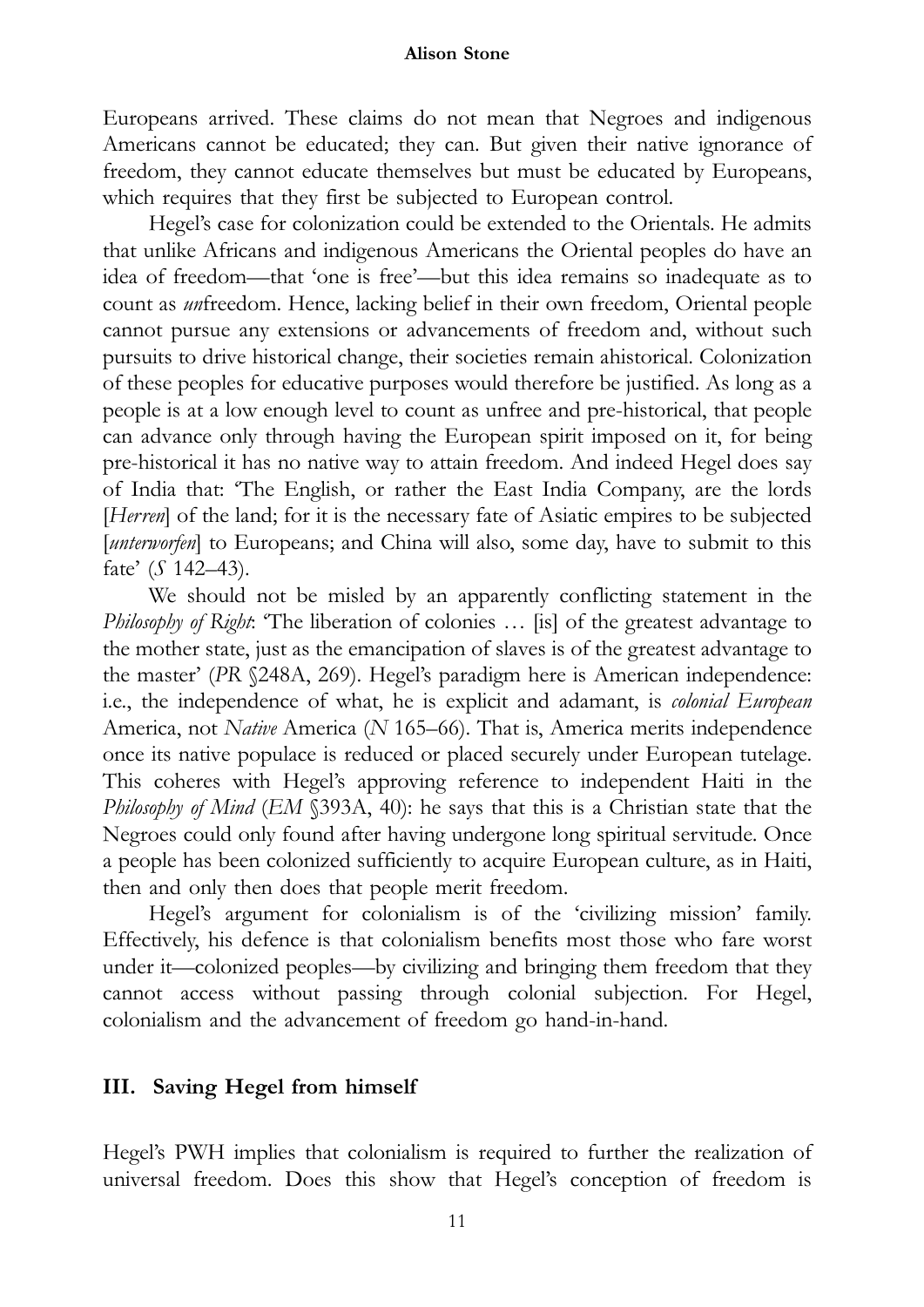necessarily bound up with his pro-colonialism? If so, then—taking it that colonialism was in fact morally wrong—presumably his conception of freedom and its historical development must be rejected (although not necessarily freedom as such, of course).

But perhaps that would be to dismiss Hegel's thought too summarily, and thereby to do disservice not only to Hegel but also to anti-colonial and decolonizing thought and activism, which, after all, has regularly drawn on Hegel, both directly—e.g., when Frantz Fanon ([1952] 2008) and Ngugi wa Thiong'o (2012) use Hegel to critique colonialism—and indirectly, through Hegel's influence on Marxism and critical theory. Moreover, Hegel's thought may still offer further anti-colonial resources which remain to be mined. We might therefore reasonably seek to separate Hegel's basic conception of freedom and its historicity from his Eurocentric narrative of history so that, when so separated, that basic conception tells against colonialism. Such a view—one that rescues Hegel from himself-is often adopted, more or less explicitly, by his interpreters.10 I now want to set out my own version of this type of view, although I will go on to complicate it in Section IV.

The view is this. We can separate the essentials of Hegel's account of freedom from his concrete interpretation of the actual movement of history. Hegel was wrong and prejudiced when he dismissed Africans, indigenous Americans and Orientals as unfree and incapable of coming to freedom on their own. Nevertheless his basic account of what freedom is, including its necessary historical development, remains insightful. A better informed judgment of non-European peoples would require a very different historical narrative. But that does not undermine Hegel's basic points that freedom develops historically in tandem with the consciousness of it, as embodied in different cultures and social institutions. When we separate these basic points from his actual narrative, we find that these points serve a progressive purpose, yielding grounds to reject colonialism.

This view dovetails with Hegel's claim that the human capacity for selfdetermination is *universal*, not confined to Europeans (see, e.g., H 88). Admittedly, though, this starting-point is only an abstract universal. Self-determination can be actualized only when one is conscious of one's capacity for it, and that requires social and cultural institutions, a whole way of life, which foster that consciousness. Such a way of life arose for the first time only in ancient Greece, for Hegel, so that *actualized* freedom does not obtain universally. Arguably, though, given his basic view of freedom and its historicity, Hegel could and should have interpreted all the world's regions as taking part in the gradual historical unfolding of social institutions that support freedom. Hegel does not do so because he denies that non-European peoples are conscious of freedom at all. Since non-European societies were not conscious of freedom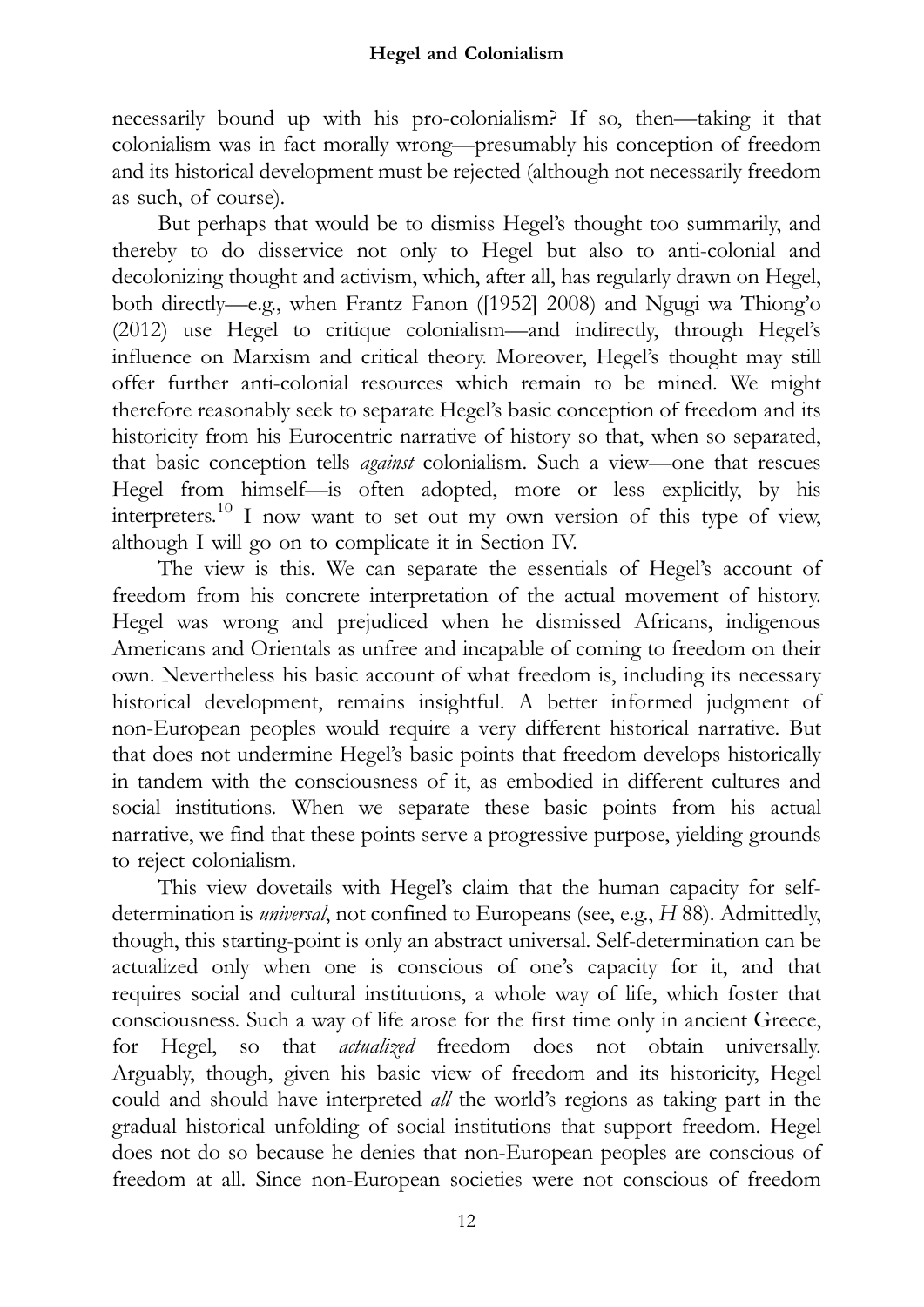even in the restricted ways that the Greeks and Romans were, the former had no basis for moving forward historically by further advancing an already partly realized freedom.

Thus, what underpins Hegel's denial of historicity to non-European peoples is his sharp division of European freedom from non-European unfreedom. That in turn is underpinned by his claim that the ancient Greeks made the decisive break from unfreedom into freedom. The Greeks, Hegel says, became the distinctive people they were out of a mixing within them of heterogeneous Oriental peoples and their cultures, but the Greeks surmounted or overcame (überwinden) this background (HG 214). By doing so, the Greeks created their 'free, beautiful' spirit (374). The Greeks overcame their Oriental preconditions to 'make themselves' (372; see also 393–94).

However, this view that the Greeks 'overcame' the Oriental world of unfreedom seems overstated by Hegel's own lights. For Hegel himself, the Greeks mark only the latest phase in a growing consciousness of freedom running from China through India to Persia and culminating in Egypt, Persia's most advanced province. Egypt is the hinge between Orient and Occident, in which the human soul's intrinsic capacity for freedom was almost grasped. But it was not quite grasped, for the soul was still not distinguished from animal nature, a distinction the Greeks went on to make (HG 334, 368). That lack of distinction is shown by the way the Egyptians modelled their gods and goddesses on animal species, often with animal heads. Yet, for Hegel, the Greeks too stopped short of recognizing that all people have an inherent capacity for freedom. They admitted freedom only to male, native-born slave-owners. In that way their view of freedom remained intermingled with acceptance of natural contingency, i.e., accidents of birth, sex and geographical location (H 88). So the difference between the Egyptian view—human freedom is incompletely distinguished from (animal) nature—and the Greek view—human freedom is again incompletely distinguished from nature—appears to be a difference of degree, not kind.<sup>11</sup>

Hegel's 'overcoming' idea therefore sits uncomfortably with his graduated portrayal of history's stages. That portrayal could be taken to show that belief in freedom is not exclusively European, since the Persians and Egyptians already had versions of that belief. To be sure, they were inadequate versions (for Hegel)—but then so was the Greeks'. And by extension, the Indians and Chinese likewise had versions of the belief in freedom—even more inadequate ones, since they attributed freedom only to 'one', not 'some'—but where that inadequacy still differentiates these peoples from the Greeks only by degree and not kind (more so in the Indian case since the 'one' is a whole caste). If the Oriental peoples did have versions, however unsatisfactory, of the belief in freedom, then Hegel should not have denied that these peoples are historical. For if it is believed that someone is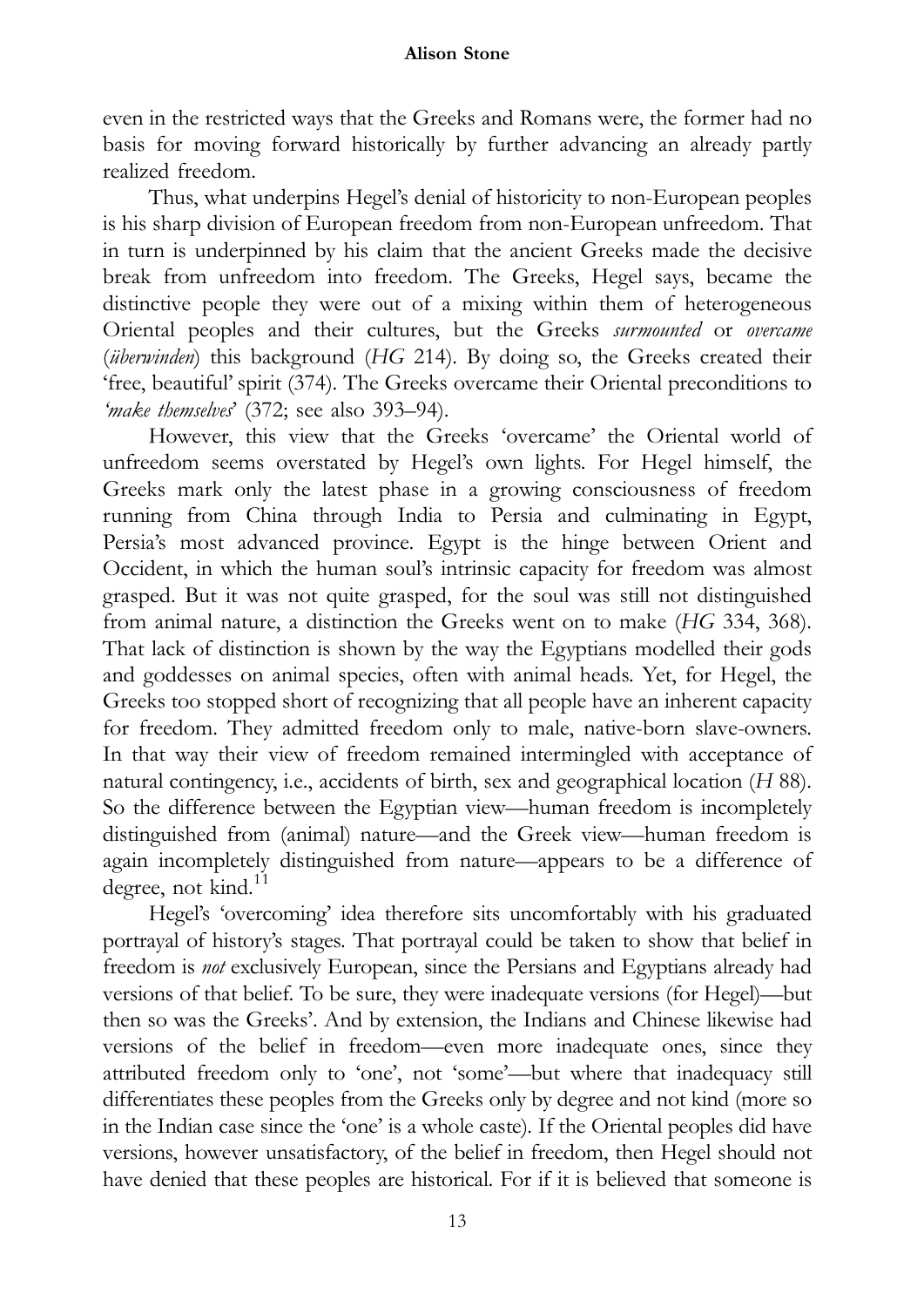free, be it only 'one' ruler or caste, then others may claim and demand that same freedom for themselves, powering historical change.

Now, Hegel regards the Africans and indigenous Americans as lacking freedom more radically than the Orientals, yet contrary evidence was available to him. He might, for instance, have noted the Iroquois Confederacy of five (later six) Native American tribes, founded c.1600 and dissolved c.1800: a system of intra- and inter-tribal governance which 'maximized individual freedom while seeking to minimize excess governmental interference in people's lives' (Johansen 1982: 9), influencing the American Constitution. And Hegel embellished, exaggerated and at times outright distorted his sources on Africa so as to portray a people without any respect for human life, freedom, or rights—more so than the sources suggested, and they were already unreliable (see Bernasconi 1998).<sup>12</sup> The way was open to Hegel to recognize Africans and indigenous Americans as having views of freedom, even if he classed them as even less adequate than Oriental ones. With that those peoples would, like the Orientals, have had an entry to history.

Nonetheless, Hegel preserves his division of European freedom from non-European unfreedom by counting all the European stages as stages of freedom, down to its lowest level, and all the non-European stages as stages of unfreedom, right up to where unfreedom is almost freedom, but not quite. But the placement of this dividing line appears arbitrary. Consider, for example, Hegel's view that Hindus are not conscious of their own freedom because they fail to distinguish themselves, as human agents from nature (HG 256, 273–81). On Hegel's account, as we've just seen, there are ways that the ancient Greeks did not fully extricate human agency from nature either, so—on his own terms—it is not clear that the difference here is one of kind (history versus non-history, freedom versus unfreedom) rather than degree (more or less freedom, more or less far along the historical path towards full freedom).

Hegel could and, it seems, should have interpreted much of his material as evidencing how non-European peoples have grasped and practised freedom, albeit imperfectly. We might still find this revised Hegelian narrative objectionable, assuming that it ranks non-European conceptions of freedom as less advanced than European ones. Yet once it is admitted that non-European peoples are historical in principle, Hegel would also have to trace how historical advances unfolded in those societies, so reinterpreting his material once again. Each continent would have its own history of progression in consciousness of freedom, rather than non-European continents merely paving the way for Europe. The several continents would have histories of freedom that run in parallel, rather than corresponding to more or less advanced phases of a single historical line that culminates in modern Europe.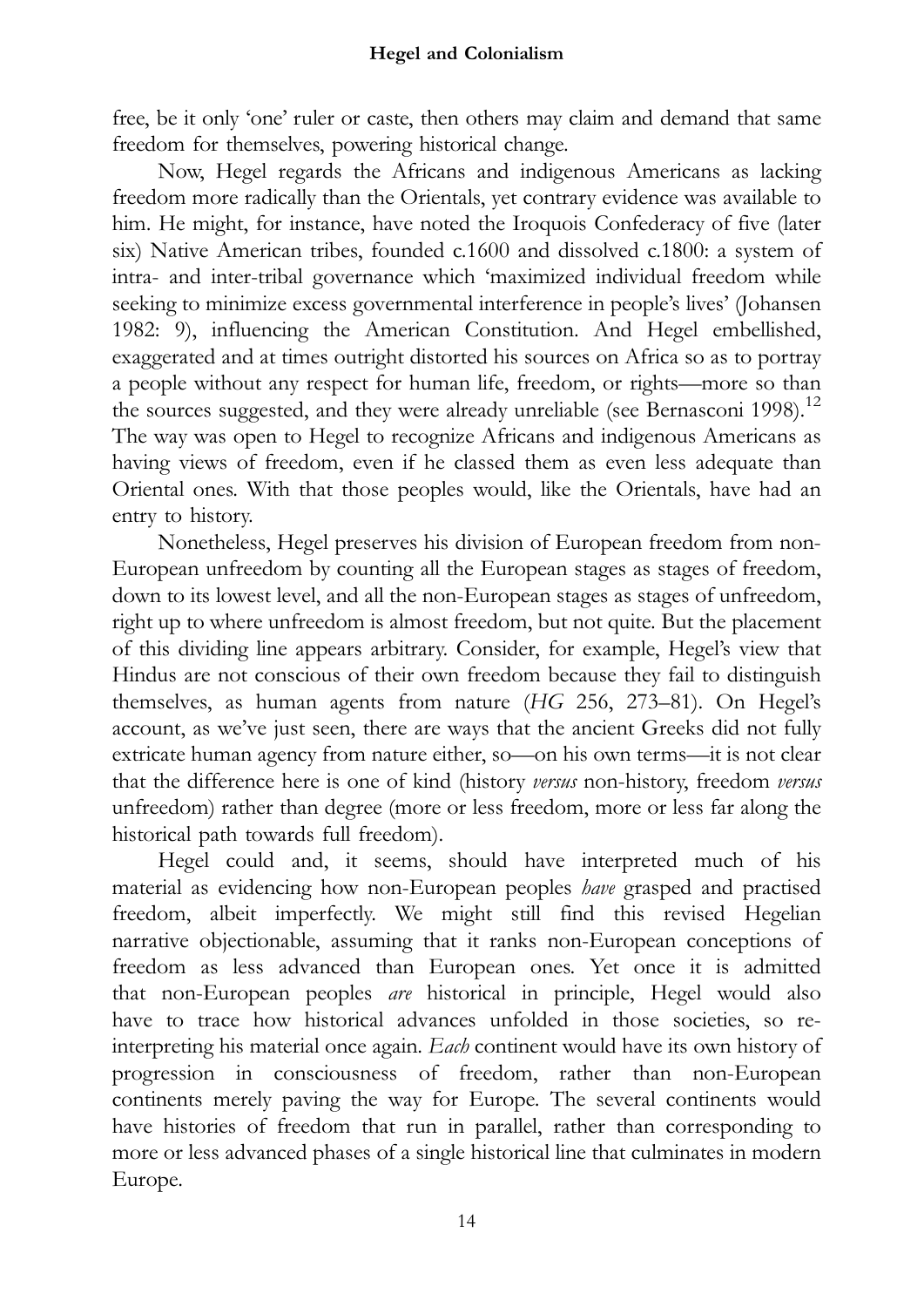Neither of these revised Hegelian narratives—the single line or parallel lines versions—supports colonialism, not even the single line model on which non-European peoples' native levels of freedom are, although real, yet deficient compared to European ones. By recognizing freedom, however unsatisfactorily, non-European cultures would still have the internal potential and motor to advance to greater freedom. In that case colonization would not be necessary for non-European peoples' achieving freedom, and would not be justified as a necessary step in the realization of universal freedom. Another plank in Hegel's justification of colonization is that colonized peoples enjoyed no freedom pre-colonization—so that, despite its abrogation of their freedom, colonization did not worsen their position (and ultimately would improve it). But if these peoples did have a grasp of freedom, however imperfect, then colonization stood to worsen their position. That risk is especially pronounced given Hegel's own perspective that some violence is necessary for colonization and, given the role of contingency in human affairs, that that violence may well mushroom beyond the necessary minimum. Further, for Hegel colonization requires the extirpation of native cultures; but if these are not cultures of unfreedom, then that extirpation is not justified. Apparently, then, Hegel should by his own lights have opposed colonialism, for his own philosophy generates a case against it.

# IV. The Greeks, history and self-liberation from nature

The view just canvassed is that, despite the Eurocentrism and pro-colonialism of Hegel's substantial narrative in the PWH, his distinctive account of freedom, as developing historically through successive civilizations, does not in itself necessitate his substantive Eurocentrism and, when extricated from the latter, yields a case against colonialism. However, we can distinguish weaker and stronger versions of this view. More weakly: Hegel's basic account of freedom can be separated from his actual pro-colonialism, and so does not necessarily imply pro-colonialism, but contains anti-colonial possibilities as well as the pro-colonial possibilities that Hegel developed from it. More strongly: Hegel's basic account of freedom can be separated from his actual pro-colonialism and, when so separated, this account implies anti-colonialism and has an inherently anti-colonial direction. I endorse the weaker but not the stronger claim, and the weaker one only subject to a significant qualification: Hegel's basic account of freedom can be separated from his actual pro-colonialism, but not as easily as Section III suggested. This is because Hegel's conception of freedom as self-determination has significant connections with his Eurocentrism.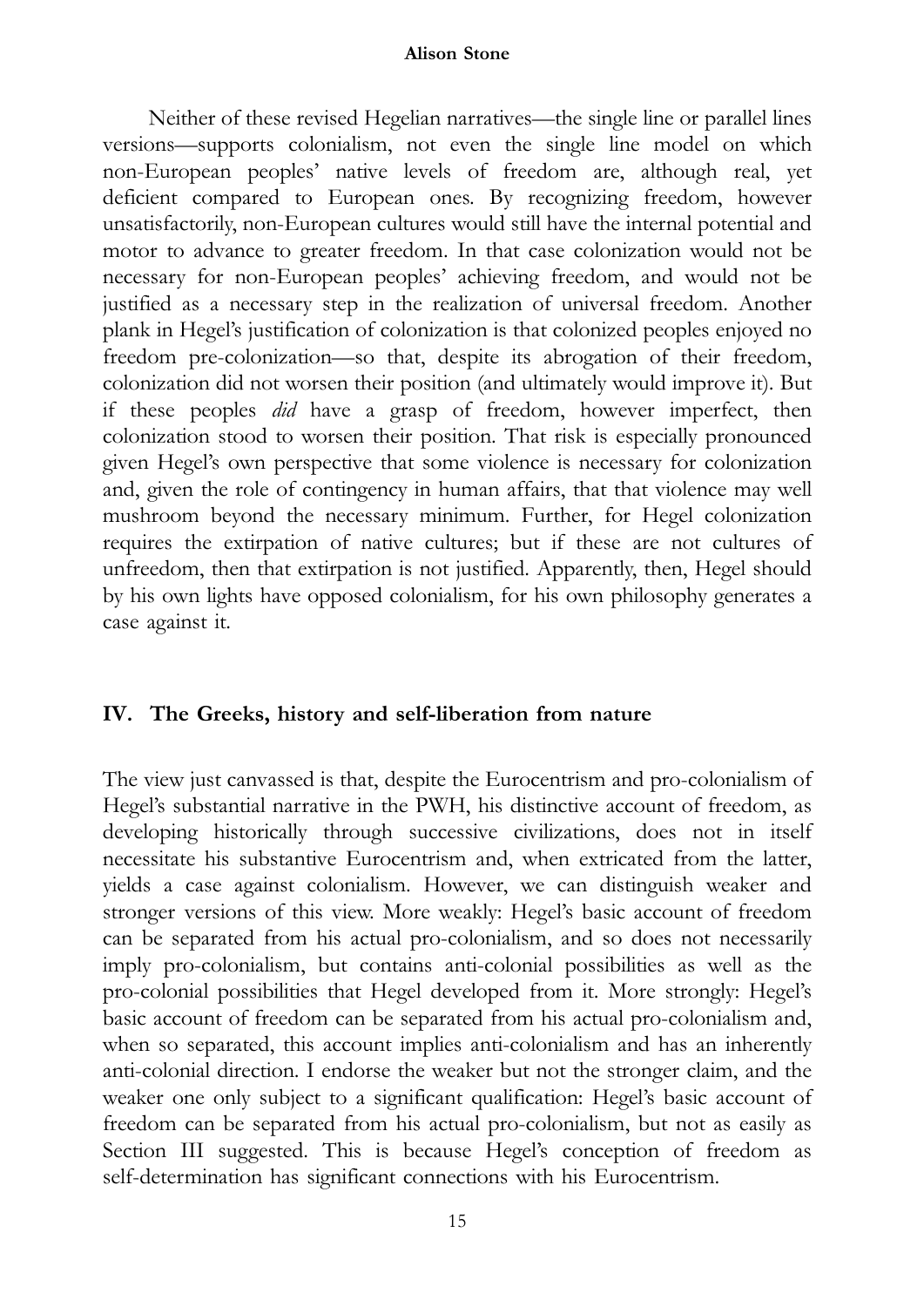In Section III I suggested that Hegel's divisions Greeks/non-Greeks, free/ unfree look arbitrary. But actually they are not. For Hegel:

> Its [Greece's] principle is that self-conscious freedom steps forth. … [Regarding t]he unity of spirit with nature … the specificity of this unity [in the Greek case] is to be grasped. One unity is the Oriental, … consciousness immersed in nature; a [new kind of] harmony is now to be brought forth [by the Greeks] in which ... *spirit* dominates. Spirit now determines nature, and this is a spiritual unity … (Hei 117; my emphases)

> [The] fundamental characteristic [of the Greek spirit is] that the freedom of spirit is conditioned by and in essential relation to some natural stimulus. Greek freedom is stimulated by something other and is free because it changes and produces the stimulus from out of itself (aus sich). (S 238; my emphasis)

Thus, the Greeks were free in that they were at home with themselves in the other, i.e., nature. But this does not mean that the content of their practices and way of life was determined by natural givens such as the Greeks' given impulses. Rather, they reshaped these givens and so became at-home-with-themselves in them. In the Greek case, then, spirit 'determined' nature, whereas previously spirit had been immersed or absorbed (versenkt) in nature. This Greek determination of nature by spirit—spirit's investment of nature with meaning of its own—was made possible by a prior moment, first carried out by the Greeks, through which 'spirit is no longer immersed [versenk] in nature, ... [but] releas[es] itself from nature [sich losmachend von der Natur]' (HG 395-96). This moment in which the human spirit first releases or sets itself free from nature corresponds to the overcoming (überwinden) by the Greeks of their mixed ethnic heritage, a moment of overcoming through which they became able to remake that heritage for themselves, to make themselves. Hegel is explicit that none of the world's other peoples to that point had achieved this.

Even so, for Hegel, the Greeks exercised freedom always with respect to nature and existing givens in the world—re-shaping what they found already there, rather than creating a totally new world out of themselves. Hence the Greeks did not regard free individuals as being capable of adjudicating independently on the given natural and social world through their own reason, or of generating norms and principles purely through the exercise of their spiritual freedom. Or, as Hegel also puts it elsewhere, individual subjectivity was not differentiated from social substance, but the individual identified fully and unquestioningly with his or her social role, and there was no ground for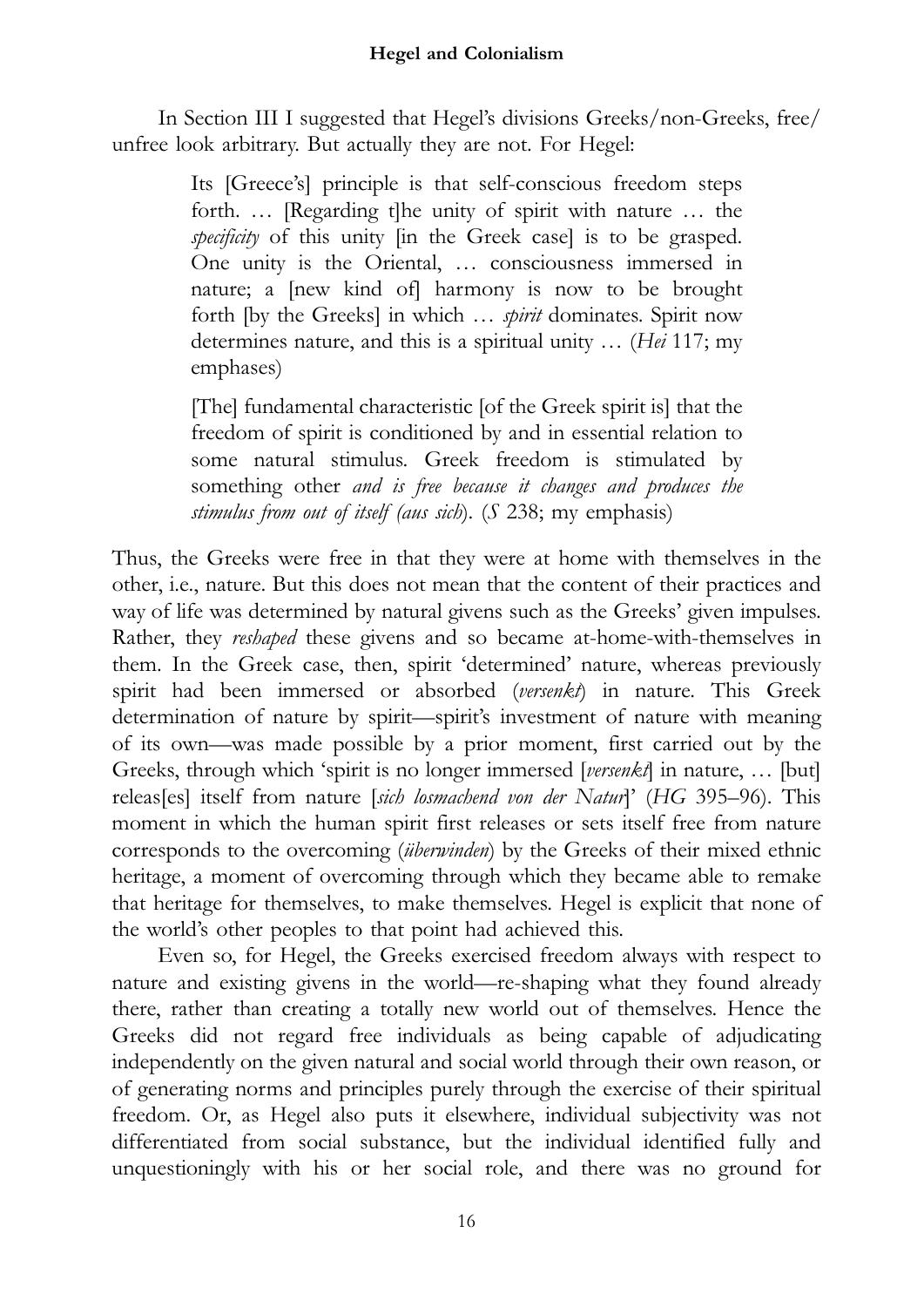independent social criticism (see Hardimon 1993). Connected with all this, the Greeks restricted freedom to some people only, effectively stipulating that only those with certain kinds of nature—male, free-born—or natural location—native Greek—had the power of self-determination. In these ways spirit's freedom remained 'conditioned', or limited (bedingt), by—although not immersed in nature (and see HG 390).

However, these limitations contradicted the essence of self-determination as the Greeks understood it, as including a moment of overcoming or settingoneself-free from nature, such that the power to overcome nature cannot possibly be limited by nature (or it would not be a power to overcome nature at all). Thus, 'in the principle of Greek freedom, inasmuch as it is freedom, it is implied that thought must be free for itself' (HG 268)—although the Greeks for a long time did not explicitly grasp or follow through on that implication. Nonetheless, in the end that contradiction was what made it possible for the Greeks' exclusion of some people from freedom, and their other ways of restricting freedom's scope, to come in for criticism. The criticism came with Socrates and the Sophists claiming that thought can adjudicate rationally on what is and generate norms by itself (417). In that freedom of thought was thereby grasped as fully independent of nature, it was also grasped as universal, at least in principle. In these two ways, 'Thought ... introduces an opposition [Gegensatz] [to the Greek mixture of freedom and nature] and asserts the validity of essentially rational principles' (S 267).

For Hegel, then, Greek culture enabled rational criticism of what is, including of limited freedom, as no pre-Greek cultures did, just because the Greeks had established a root opposition between freedom and nature, whereas 'in the Oriental states, in which a lack of opposition is present, no moral freedom can come about' (267). Although the advent of rational critique brought on the demise of Greek culture, Europe was thereby also set on the path of transformative historical change. We see, then, why in his own terms Hegel says that non-European peoples could not advance critical claims for freedom's extension but uncritically accepted the authority of their rulers—patriarchal authority in China, caste hierarchy and caste-based restrictions and rituals in India, and state power in Persia. Non-Europeans could not question such authorities because their cultures did not grasp freedom as including the moment of overcoming or setting-oneself-free from nature and the given. Because freedom was not grasped as including that moment of human separation from nature and the given, no contradiction was perceived in freedom being limited by nature, e.g., confined to people of certain castes, or by given states of affairs, e.g., customary authority and ritual. Non-Europeans lacked a critical motor to drive social change, hence lacked history proper—or indeed freedom as properly distinguished from unfreedom.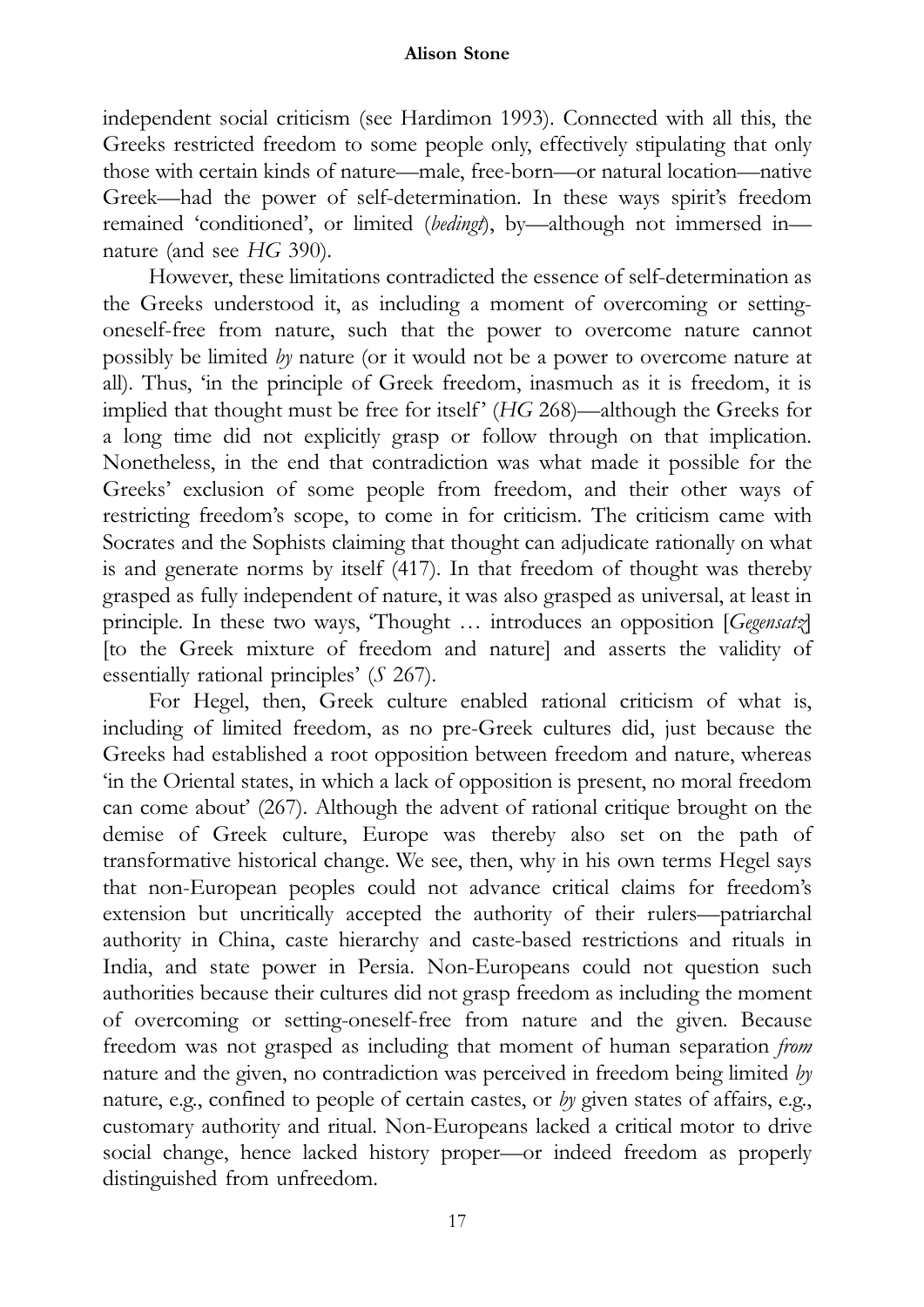So, for Hegel, there *is* a genuine difference in kind, not merely degree, between the Greek and post-Greek European world on the one hand and the non-European world on the other; the Europe/non-Europe divide is not arbitrary but has a philosophical rationale. For while the Greek view of freedom was, like non-European views, limited and inadequate, the former was more advanced in one key respect—the inclusion in freedom of a primary moment of 'overcoming' nature—which enabled the Greek and post-Greek European world to become self-critical, self-revising, and so historical. This is what motivates Hegel to identify Greek and post-Greek European views as views of freedom, however limited, whereas non-European views that might *prima facie* look like views of freedom are still actually modes of unfreedom.

Once again, we might object that non-Europeans have at times construed freedom as including this moment of overcoming nature. Even on Hegel's account, Hindus appreciate the human power to abstract from the world in thought. He maintains, though, that this is merely an intellectual withdrawal and that when it comes to practical agency Hindus see human agency as immersed in, not including any moment of self-freeing-from, nature (see, e.g., S 157–58). In response we could, with Jaspal Peter Sahota (2016), agree that in classical Indian thought there has been a tendency to locate human agency within nature but argue, against Hegel, that this does not constitute a real absence of freedom but rather a different conception of freedom. We might then say that because these—and other—non-European views were still views of freedom, those views were still sufficient to motivate social criticism, and hence place non-European peoples in history, even without the element of overcoming nature. However, such a position would take us further away from Hegel's own account of the historicity of freedom, according which, as we have seen, that moment of overcoming nature, uniquely new in ancient Greece, is crucial in powering historical progression.

Hegel's basic account of freedom and its historicity thus has more extensive and significant connections with his Eurocentrism than I suggested in Section III. In particular, that account connects with Hegel's denial that non-European peoples are historical—i.e., can come to freedom on their own—and hence with his case for colonialism, as the only route along which those peoples can reach freedom. These connections suggest that, after all, we cannot straightforwardly take up Hegel's account of freedom and its historicity while sloughing off his pro-colonialism. This is not to say that we cannot separate out these parts of his thought at all. But rescuing Hegel from himself is set to be a complicated process, not quick or straightforward. To the extent that such a rescue is possible, Hegel's pro-colonialism cannot rightly be counted as necessary to his thought or system. Yet his pro-colonialism does have extensive and deep-seated connections with his other views—enough to show that it is not the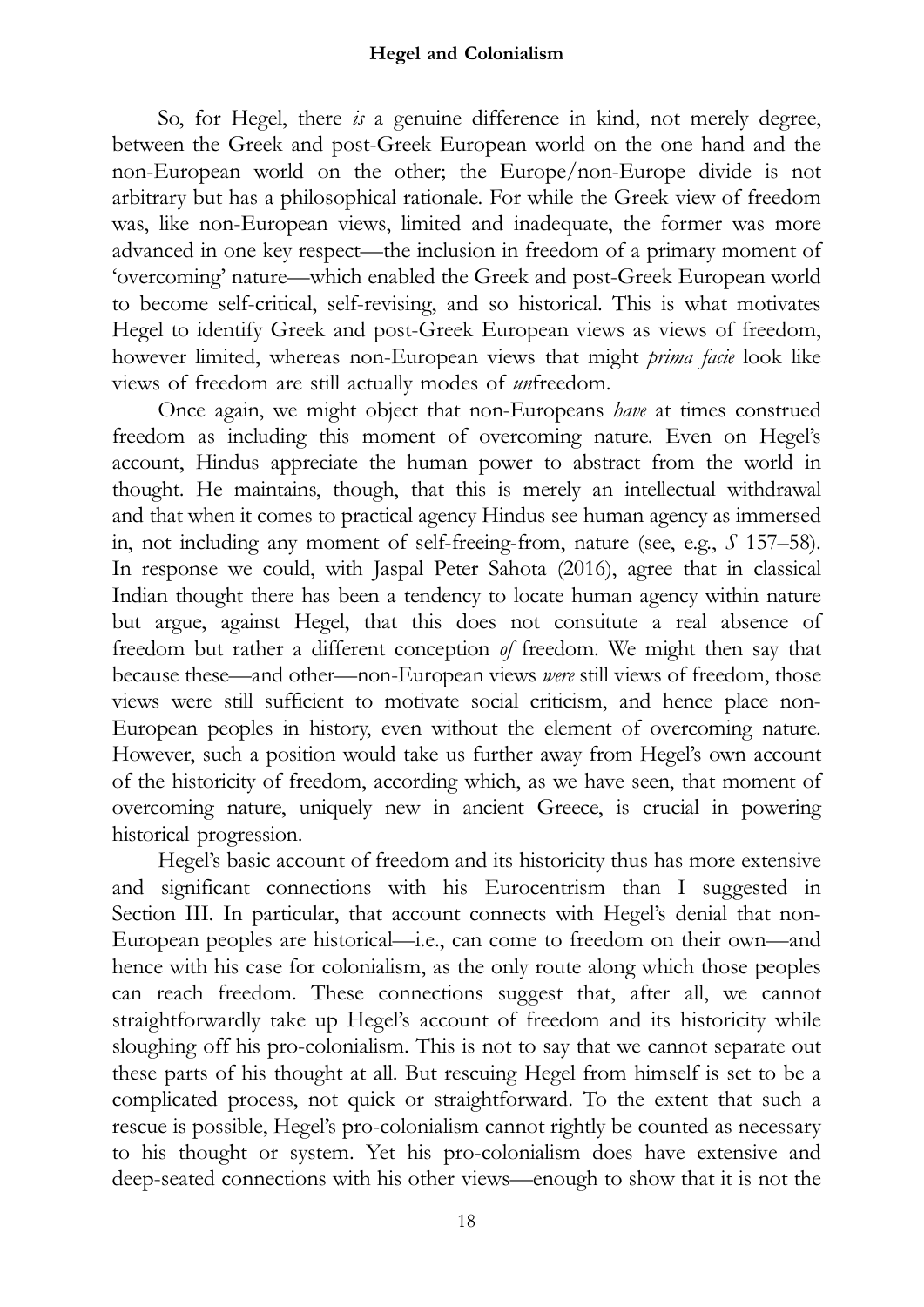case that Hegel should not have endorsed colonialism by his own standards. Rather, he did and could endorse it coherently in his own terms, although other, anti-colonialist possibilities were also available within his own terms which he could have developed.

So the claim that Hegel's account of freedom is inherently anti-colonial is unduly strong. Through his understanding of freedom as involving spirit extricating itself from nature, that account has sustained links with his Eurocentrism and so his pro-colonialism. We can nonetheless envisage various manoeuvres by which to maintain that freedom develops historically for all the world's peoples, for example by saying that they have several conceptions of freedom where freedom *can*, but does not have to, include self-liberation from nature. Then ancient Greece would initiate one historical pathway to freedom, but not the only one. Even so, Hegel's own account of freedom and its historicity does not inherently drive us to make these intellectual manoeuvres, but only permits them. In sum, if Hegel's view of freedom does not necessarily imply pro-colonialism, neither is it inherently anti-colonial. We can make distinctions and qualifications within his thought so as to yield anti-colonial conclusions, but this is only one of several possible lines of development of which his thought admits, another being its elaboration into the Eurocentric and pro-colonial system that Hegel in fact forged.

There is a broader moral. We—i.e., the heirs of the European heritage that runs through philosophy into modern political thought—should not let this heritage off the hook too easily. This heritage, including Hegel's thought, has been implicated in colonialism in various ways. To be sure, because it extols and articulates the values of freedom and equality, this heritage also furnishes conceptual resources for critiquing colonialism and giving support to anticolonial struggles, and anti-colonial thinkers and activists have drawn on modern European ideas for this purpose. For example, the Haitian revolutionaries declared that they were acting in allegiance to the emancipatory goals of the French Revolution. This might lead us to suppose that the European political legacy is intrinsically liberatory, and that theorists in the European tradition— Hegel included—have only ever justified colonialism due to unfortunate prejudices that led them to go back on their own principles.

I believe that taking that view exculpates our predecessors too quickly, and leaves us at risk of inadvertently embracing ideas inherited from these predecessors which actually have deep-rooted internal connections with Eurocentric and pro-colonial attitudes. This is not to say that we should or could repudiate these ideas outright. Rather, in view of their connections with colonialism, we need to think carefully and critically about how far to take these inherited ideas forward and how we might do so differently. My aim has been to help us cultivate this caution in Hegel's case by acknowledging that, while his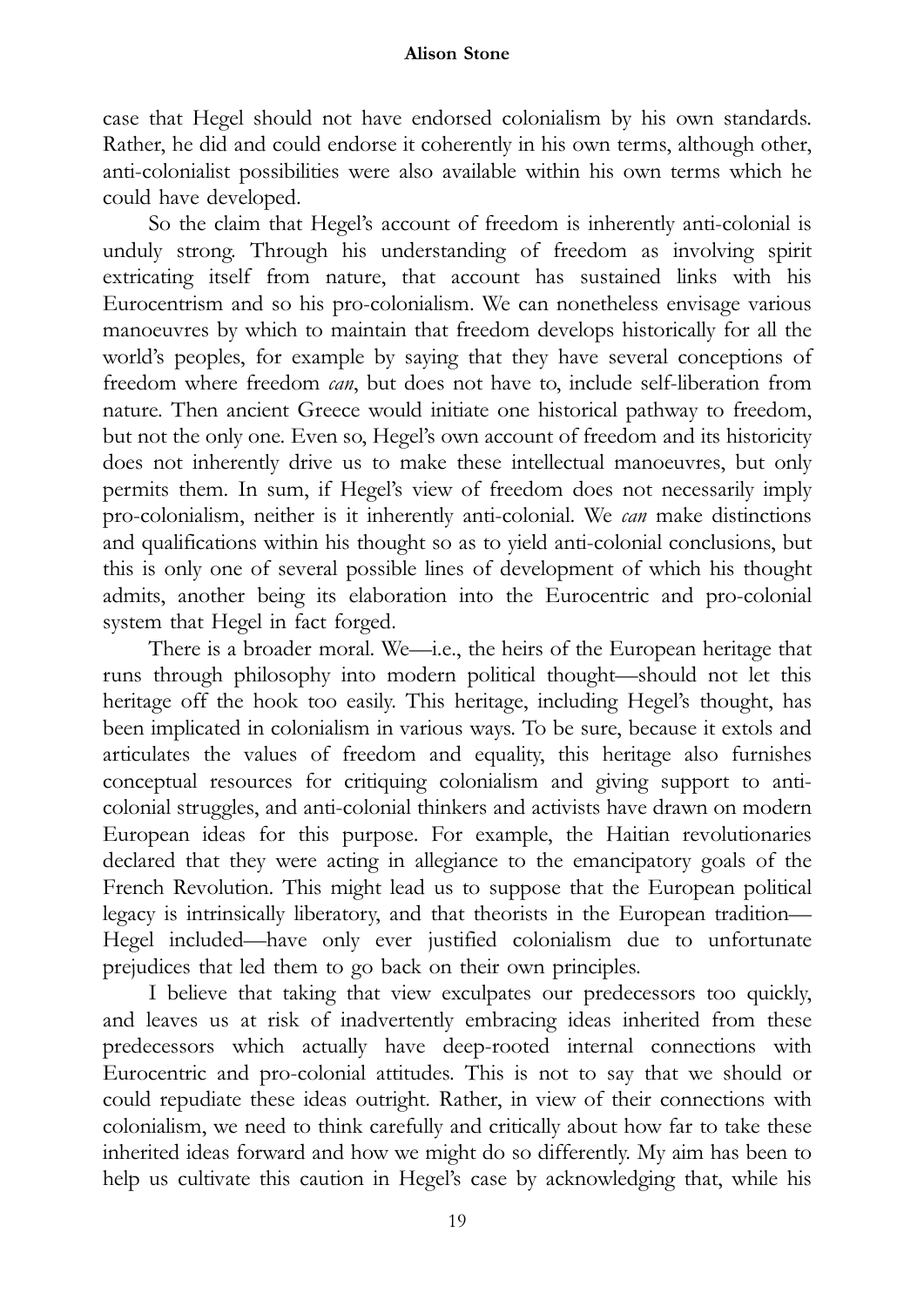thought harbours anti-colonial possibilities, it also has real and tenacious links with colonialism of which we should remind mindful.<sup>13</sup>

Alison Stone Lancaster University, UK a.stone@lancaster.ac.uk

# Notes

 $1$  Contributions include those by Bernasconi 1998, 2007, 2016, Bonetto 2006, de Laurentiis 2014, McCarney and Bernasconi 2003, Mowad 2013, Parekh 2009, Purtschert 2010 and Tibebu 2010.

<sup>2</sup> However, see Buck-Morss 2000, and—for highly critical accounts—Dussel [1992] 1995 and 1993, Guha 2002, Tibebu 2010. Also relevant are Bird-Pollan 2014 (on Hegel and Fanon), Brennan 2013 (on Hegel's influence on post-colonialism), Buchwalter 2009 (defending Hegel against charges of Eurocentrism), Monahan 2017 (Creolizing Hegel) and Serequeberhan 1989 (on colonialism in the Philosophy of Right).

 $3$  Ranajit Guha identifies another argument for colonialism in the Philosophy of Right, from the 'rights' that Hegel claims civilized nations have with respect to less advanced ones (PR §351, 376). These rights, Guha argues, are 'rights of conquest', noting Hegel's praise for British military victories over India led by Robert Clive (1725–74), whose conquests established the East India Company's rule over Bengal and other Indian states. See Guha 2002: 43–44; PR §372A, 364 and 474 note 1).

Abbreviations used:

EN=Hegel, G. W. F. (1970), Philosophy of Nature, trans. A. V. Miller. Oxford: Clarendon Press.

EM = Hegel, G. W. F. (1971), Philosophy of Mind. Trans. W. Wallace and A. V. Miller. Oxford: Oxford University Press. Cited by paragraph and page number.

N=Hegel, G. W. F. (1975), Lectures on the Philosophy of World History: Introduction: Reason in History, trans. H. B. Nisbet. Cambridge, UK: Cambridge University Press.

 $S = Hegel, G. W. F. (1991), *The Philosophy of History*, trans. J. Sibre. Berffalo, NY: Prometheus Books.$ PR=Hegel, G. W. F. (1992), Elements of the Philosophy of Right, trans. H. B. Nisbet. Cambridge, UK: Cambridge University Press.

Hei=Hegel, G. W. F. (2005) Die Philosophie der Geschichte: Vorlesungsmitschrift Heimann (Winter 1830/1831), ed. K. Vieweg. Berlin: Wilhelm Fink.

<sup>4</sup> Hegel lectured on the PWH in 1822/23, 1824/25, 1826/27, 1828/29 and 1830/31. His manuscripts of the Introduction from 1822 (rev. 1828) and 1830/31 survive, as do many transcripts, between them covering every course. Some, such as de Laurentiis (2014), are wary of directly attributing to Hegel views, notably on race, expressed only in the transcripts. I agree that we should disambiguate sources, but where multiple independently written transcripts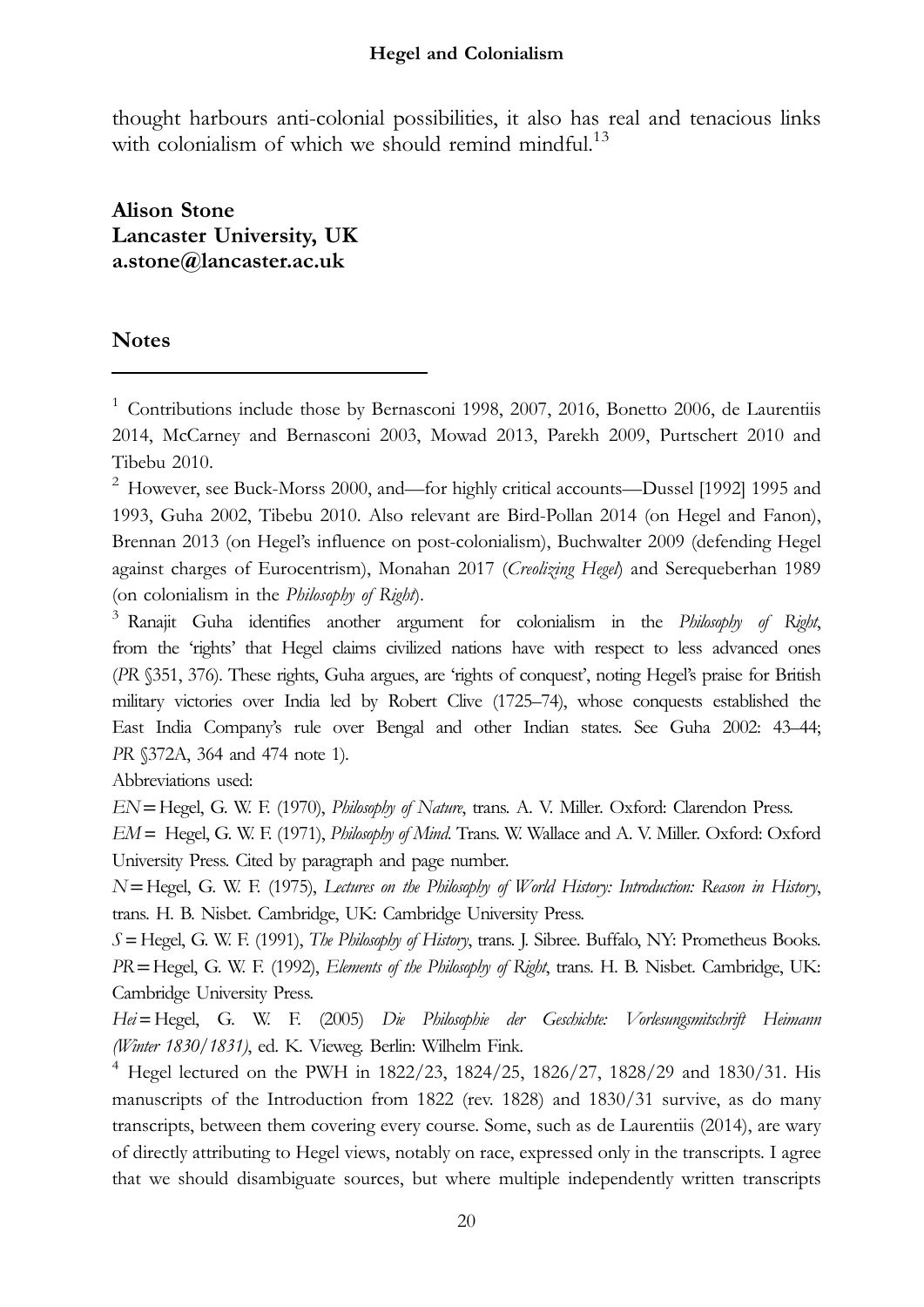converge, as do—extensively—several transcripts of the PWH, we may take them to be reliable. Accordingly, I refer to: Hegel's manuscripts (abbreviated  $H$ ) as in Hegel 2011, which is the English translation of the corresponding volume of the Gesammelte Werke (Hegel 1995); and the integrated text of the 1822/23 course composed primarily from Hotho's and Griesheim's transcripts (abb. HG), included in Hegel 2011 (the German is Hegel 1996). Since the German critical edition of the transcripts remains incomplete, for materials on Hegel's later courses I have used Heimann's transcript of 1830/31 whenever possible (Hegel 2005; abb. Hei), otherwise the composite texts produced by Karl Hegel (Hegel 1986) and translated by Sibree (Hegel 1991; abb. S) and by Georg Lasson/Johannes Hoffmeister (Hegel 1988), translated by Nisbet (Hegel 1975; abb. N). I quote English translations whenever available, sometimes adjusted in view of the German.

 $5$  For more on contingency in Hegel, see, *inter alia*, Burbidge 2007: esp. ch. 1. Burbidge stresses the extent to which Hegel 'takes the contingencies of history seriously' (2007: 9).

 $6$  For Hegel, 'nature ... is indeed a rational system, operating in its own distinct element' (N 44). The division into continents is rational in that different natural features and their varieties mountains and plains, lands and seas, and their fusion and differentiation—each find full embodiment in different continents (EM §393 and R, 40–41). In a sense, then, non-Europeans are subject to reason and rational progression insofar as nature imposes it on them from the outside rather than by exercising rational thought for themselves. This coheres with Hegel's view that these peoples are immersed in nature, out of which only Europeans can lift them; see below.

<sup>7</sup> This recalls Hegel's derivation of time from space in the *Philosophy of Nature*, a derivation that positions time as more advanced than space (EN §§256–57, 31–36).

<sup>8</sup> This is evident from, e.g., Hegel's discussion of the colonization of America; see Section II. <sup>9</sup> Hegel connects formation with possession (PR §56, 85–86), albeit in the very different context of modern European societies in which private property is institutionalized. I leave unexplored here how far his ideas about slavery's educative power may be informed by his lord/bondsman dialectic.

<sup>10</sup> For instance, some interpreters defend Hegel against charges of Eurocentrism and racism (e.g., Buchwalter 2009, Houlgate [1991] 2015: 35–37, McCarney in McCarney and Bernasconi 2003, Mowad 2013); others stress Hegel's founding importance for anti-colonial thought (Brennan 2013); and numerous readers of Hegel as a thinker of freedom (e.g., Patten 1999) see no need to discuss his position on colonialism, presumably on the grounds that the latter is a merely accidental, avoidable part of his thought from which his essential views on freedom can be extracted.

<sup>11</sup> For Hegel, the Greeks were greatly influenced by the Egyptians, whose influence they nonetheless overcame. Here he is close to accepting what Martin Bernal calls the 'ancient model' of the Greeks' origins, a model to which the Greeks themselves adhered; laternineteenth-century Europeans instead espoused an 'Aryan model', on which Greek culture proper arose from northern invaders driving out earlier Egyptian and Phoenician influences ([1987] 1991). Bernal argues that the Aryan model had Eurocentric motivations: if the Greeks,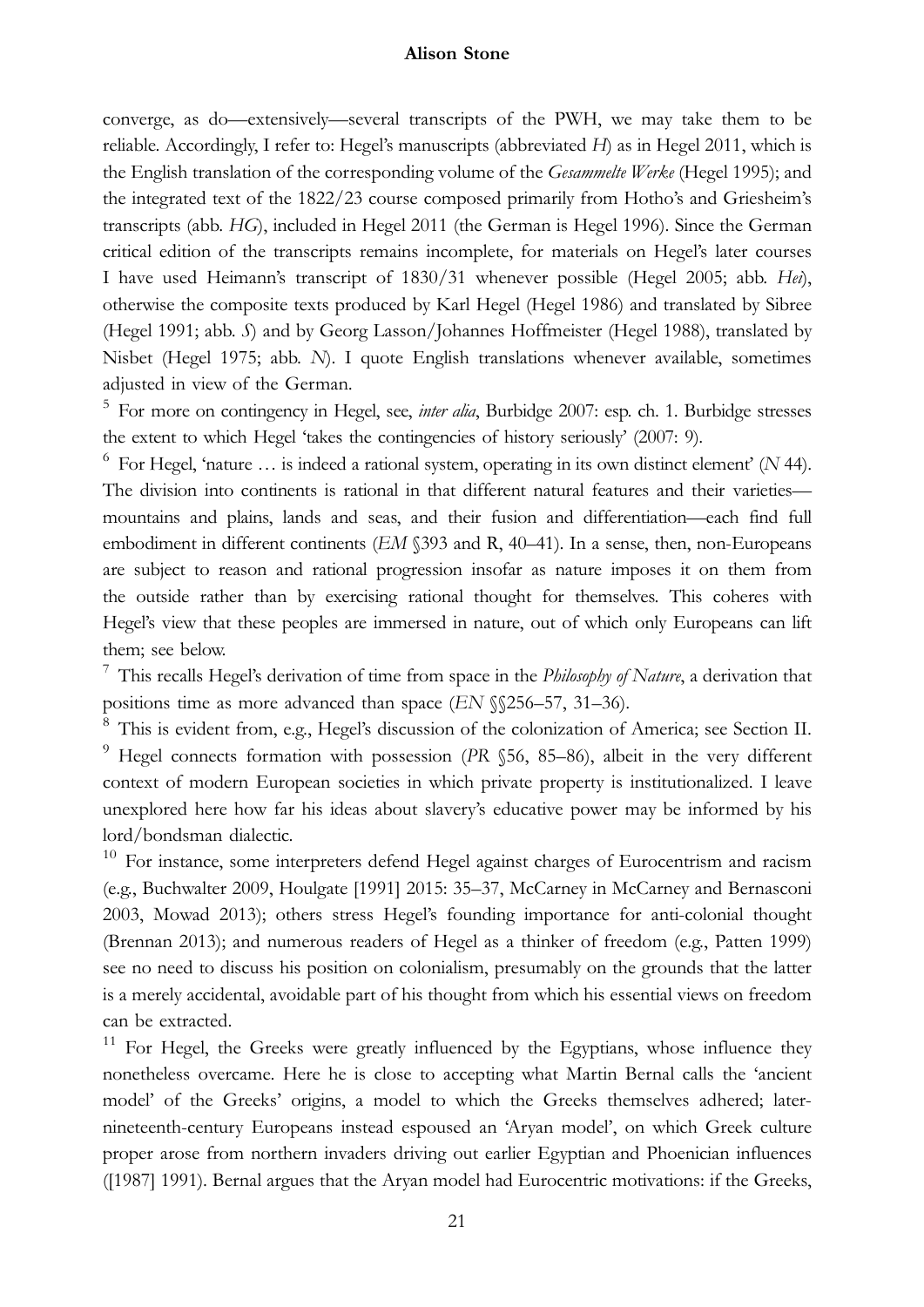the supposed originators of Europe's distinctive culture, were actually the Egyptians' heirs, then, given that Egypt is within Africa, the Europe/Africa divide would crumble. A further complicating factor is whether the Egyptians were seen as black Africans. Bernasconi (2007) argues that Hegel thought so, as did most other Europeans of his time. Later the Egyptians' racial status was changed—to Mediterranean (i.e., Caucasian)—to hold up the divide between Europe-as-white and Africa-as-black. Bernasconi suggests that Hegel himself dealt with the potential anomaly—of highly cultured black Africans giving much to the Greeks—by making the Egypt/Greece transition the site of the key conceptual transition from unfreedom to freedom, nature to spirit (2007: 212–13). This ties in with my argument in Section IV that Hegel actually *did* have grounds, on his own terms, to construe the apparently gradual Egypt/ Greece transition as actually being a sharp divide.

<sup>12</sup> Bernasconi (2016) has recently shown how Hegel likewise distorted his sources on China, to the detriment of the Chinese.

<sup>13</sup> I thank Bob Stern and the referees for their helpful comments on earlier versions.

# Bibliography

Bernal, M. [1987] (1991), Black Athena: The Afroasiatic Roots of Classical Civilisation, Vol. 1. London: Vintage.

Bernasconi, R. (1998), 'Hegel at the Court of the Ashanti', in S. Barnett (ed.), Hegel After Derrida. Albany NY: SUNY.

Bernasconi, R. (2007), 'The Return of Africa: Hegel and the Question of the Racial Identity of the Egyptians', in P. T. Grier (ed.), Identity and Difference. Albany NY: SUNY.

Bernasconi, R. (2016), 'China on Parade: Hegel's Manipulation of his Sources and his Change of Mind', in B. Brandt and D. L. Purdy (eds.), China in the German Enlightenment. Toronto: University of Toronto Press.

Bird-Pollan, S. (2014), Hegel, Freud and Fanon: The Dialectic of Emancipation. London: Rowman and Littlefield International.

Bonetto, S. (2006), 'Race and Racism in Hegel—An Analysis', Minerva: An Internet Journal of Philosophy 10.

Brennan, T. (2013), 'Hegel, Empire, and Anti-Colonial Thought', in G. Huggan (ed.), The Oxford Handbook of Postcolonial Studies. Oxford: Oxford University Press. Buchwalter, A. (2009), 'Is Hegel's Philosophy of History Eurocentric?', in W. Dudley (ed.), *Hegel and History*. Albany NY: SUNY.

Buck-Morss, S. (2000), 'Hegel and Haiti', Critical Inquiry 26:4: 821–65.

Burbidge, J. (2007), *Hegel's Systematic Contingency*. Basingstoke: Palgrave Macmillan. De Laurentiis, A. (2014), 'Race in Hegel: Text and Context', in M. Egger (ed.), Philosophie Nach Kant: Neue Wege zum Verständnis von Kants Transzendental- und Moralphilosophie. Berlin: De Gruyter.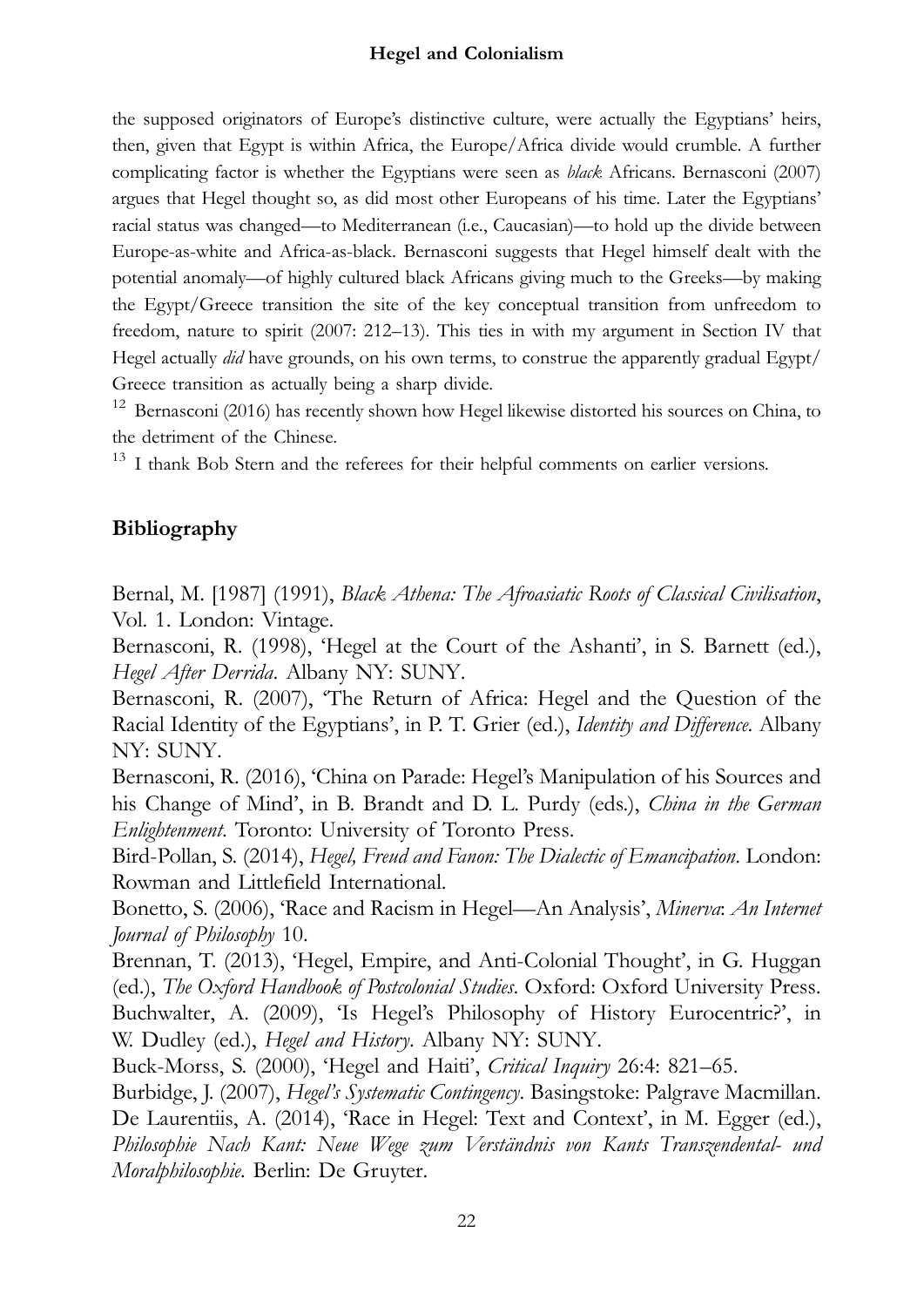Dussel, E. [1992] (1995), The Invention of the Americas, trans. M. D. Barber. New York: Continuum.

Dussel, E. (1993), 'Eurocentrism and Modernity', Boundary 2 20:3: 65–76.

Fanon, F. [1952] (2008), Black Skin, White Masks, trans. R. Philcox. New York: Grove.

Guha, R. (2002), History at the Limit of World-History. New York: Columbia University Press.

Hardimon, M. (1993), Hegel's Social Philosophy. Cambridge: Cambridge University Press.

Hegel, G. W. F. (1970), Philosophy of Nature, trans. A. V. Miller. Oxford: Clarendon.

Hegel, G. W. F. (1971), *Philosophy of Mind*, trans. W. Wallace and A. V. Miller. Oxford: Oxford University Press.

Hegel, G. W. F. (1975), Lectures on the Philosophy of World History: Introduction: Reason in History, trans. H. B. Nisbet. Cambridge: Cambridge University Press.

Hegel, G. W. F. (1986), Vorlesungen über die Philosophie der Geschichte. Werke Vol. 12, ed. E. Moldenhauer and K. M. Michel. Frankfurt: Suhrkamp. [English translation: Sibree.]

Hegel, G. W. F. (1988), Vorlesungen über die Philosophie der Weltgeschichte Vols. 1-3, ed. G. Lasson. Vols. 1-4. Hamburg: Meiner. [English translation of volume 1: Nisbet.]

Hegel, G. W. F. (1991), The Philosophy of History, trans. J. Sibree. Buffalo NY: Prometheus Books.

Hegel, G. W. F. (1992), Elements of the Philosophy of Right, trans. H. B. Nisbet. Cambridge: Cambridge University Press.

Hegel, G. W. F. (1995), 'Vorlesungen über die Philosophie der Weltgeschichte: Einleitung', in W. Jaeschke (ed.), Vorlesungsmanuskripte II (1916–1831). Gesammelte Werke Vol. 18. Hamburg: Meiner. [English translation: Brown and Hodgson.]

Hegel, G. W. F. (1996), Vorlesungen über die Philosophie der Weltgeschichte, Berlin 1822/ 23. Nachschriften von Griesheim, Hotho und Kehler, ed. Karl Brehmer, K.-H. Ilting und Hoo Nam Seelmann. Hegel: Vorlesungen: Ausgew. Nachschriften und Manuskripte Vol. 12. Hamburg: Meiner. [English translation: Brown and Hodgson.]

Hegel, G. W. F. (2005), Die Philosophie der Geschichte: Vorlesungsmitschrift Heimann (Winter 1830/1831), ed. K. Vieweg. Berlin: Wilhelm Fink. Abb. Hei.

Hegel, G. W. F. (2011), Lectures on the Philosophy of World History: Volume 1: Manuscripts of the Introduction and the Lectures of 1822–3, ed. and trans. R. F. Brown and P. C. Hodgson, with assistance of W. G. Geuss. Oxford: Clarendon Press.

Houlgate, S. [1991] 2015, An Introduction to Hegel: Freedom, Truth and History. Oxford: Blackwell.

Johansen, B. E. (1982), Forgotten Founders: How the American Indians Helped Shape Democracy. Boston: Harvard Common Press.